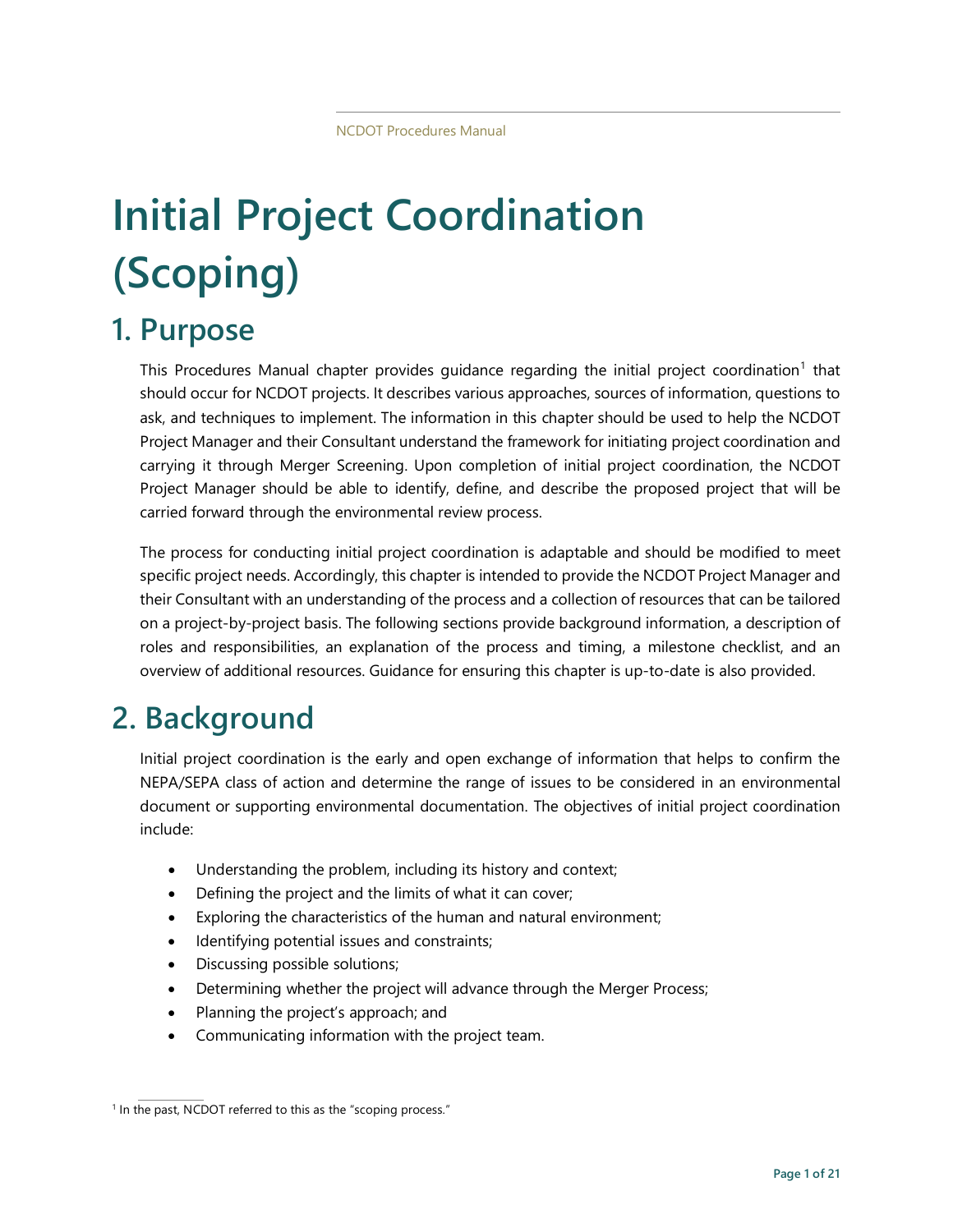Initial project coordination is an ongoing process, not a singular event. It occurs through various types of communications and activities, including meetings, discussions, and email exchanges. At NCDOT, this coordination is typically referred to as **scoping**.

Through **scoping**, the NCDOT Project Manager should be able to identify and communicate a project's purpose; the real issues that have the potential to influence it; and the plan for executing the project's development and design.

**Contract Scoping** occurs between the NCDOT Project Manager and their Consultant. The purpose of Contract

Scoping is to discuss the project, develop the Consultant's Scope of Services, negotiate a fee, and execute a Notice to Proceed.

The **Merger Process** provides a forum for appropriate agency representatives to discuss and reach consensus on ways to facilitate meeting the regulatory requirements of Section 404 of the Clean Water Act during the NEPA/SEPA decision-making phase of transportation projects. Merger Screening, and the associated Merger Screening decision, should occur prior to External Scoping.

**Internal Scoping** occurs between the NCDOT Project Manager and project team members (i.e., the Consultant Team, NCDOT technical units, FWHA, MPOs/RPOs, and planners from municipalities). Internal Scoping is intended to orient transportation professionals to the project and, to the extent possible, ensure the project team is in agreement prior to the involvement of regulatory and resource agencies. Internal Scoping helps to inform whether NCDOT chooses to utilize the Merger Process.

**External Scoping** occurs between the NCDOT Project Manager, their Consultant, and representatives from other regulatory and

resource agencies (i.e., USACE, NC DEQ-DWR, NC DEQ-DCM, SHPO, USFWS). External Scoping is intended to introduce the project to regulatory and resource agencies and begin discussions about existing resources and potential permitting needs.

Scoping meetings are strongly encouraged when they are feasible, but they are not required. Face-to-face meetings allow project team members to conduct a detailed review of data and maps. These meetings aid in establishing productive working relationships, and maintaining this open communication should facilitate a smoother project development and permitting process. Under certain circumstances, in-person meetings may not be possible due to schedule constraints, or necessary due to the anticipated level of impacts or project complexity. While

The Council on Environmental Quality (CEQ) *Regulations for Implementing the Procedural Provisions of NEPA* define **scoping** as "the early and open process for determining the scope of issues to be addressed and for identifying the significant issues related to a proposed action." For more information on the scoping process for Environmental Impact Statements prepared pursuant to NEPA, see 14 CFR §1501.7 Scoping.

not ideal, conference calls and email distributions may be sufficient in these situations. Additional information regarding scoping meetings and the communication of project information is provided in Section 4.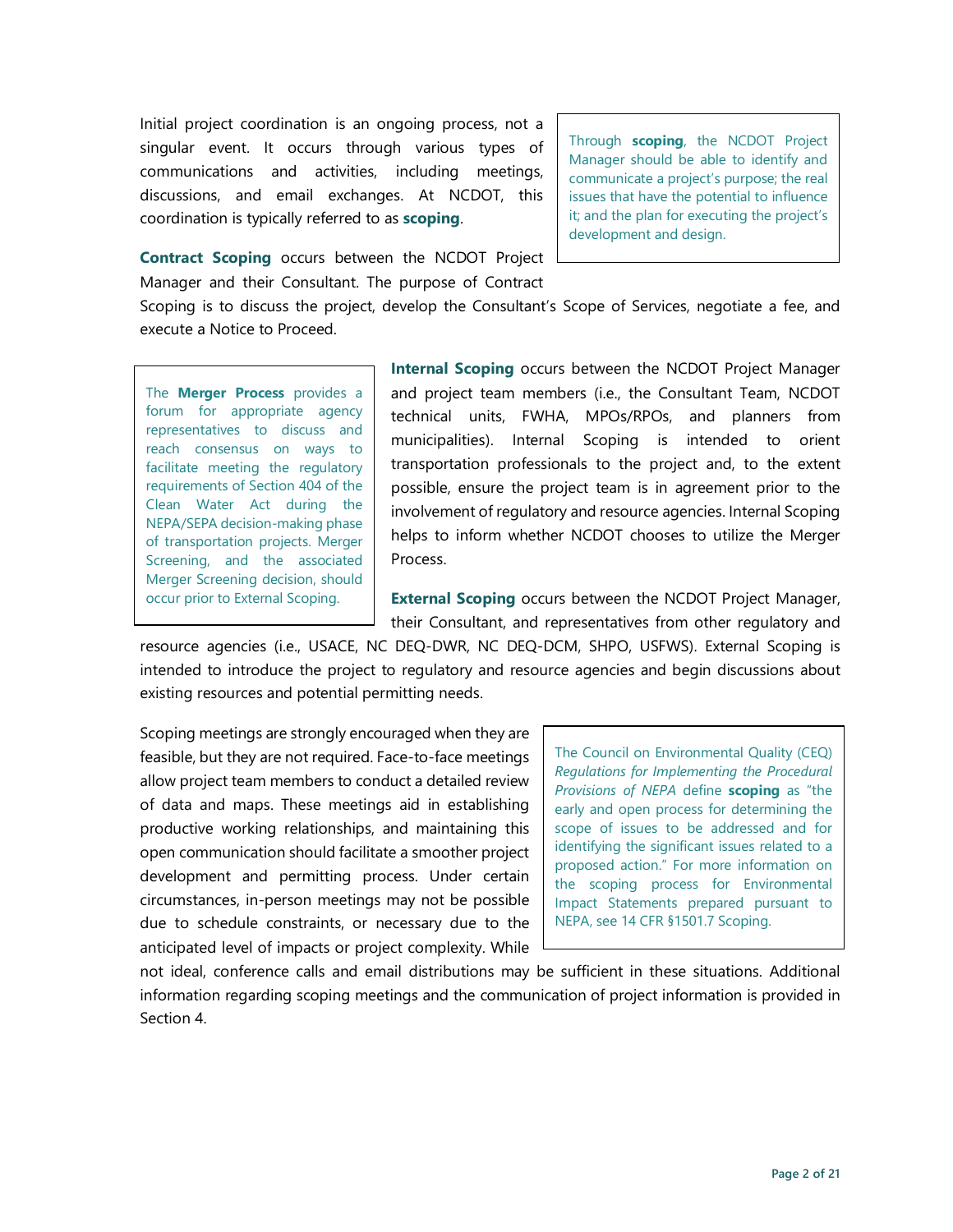# **3. Roles and Responsibilities**

Multiple parties are involved in initial project coordination, and these stakeholders can provide valuable insight to the NCDOT Project Manager. It is the responsibility of each stakeholder to adequately prepare for and actively participate in initial project coordination. Key parties, and their associated responsibilities, are summarized below.

**NCDOT Project Managers and their Consultant** have ultimate responsibility for leading initial project coordination. The NCDOT Project Manager and their Consultant are responsible for reviewing and utilizing available information; preparing for and scheduling meetings; ensuring the involvement of appropriate parties; and incorporating meeting results and outcomes into the remainder of the project development process.

**NCDOT Subject Matter Experts** from the technical units are responsible for participating in the scoping process and sharing data, recommendations, and relevant experience from their respective areas to help inform the project development process. This participation may include sharing insight on specific issues, attitudes, and trends.

**The NCDOT Environmental Policy Unit** is available to provide clarification on requirements and guidance on a project-specific basis.

**Project Team Members** include the NCDOT Project Manager and their Consultant, NCDOT Subject Matter Experts, FWHA, MPOs/RPOs, and planners from municipalities. It is important to include local stakeholders on the project team to ensure, to the extent possible, that the transportation professionals are in agreement prior to coordinating with the regulatory and resources agencies.

**Merger Team Members** may include primary signatory agencies (FHWA, USACE, NCDOT, and NC DEQ) and partnering signatory agencies (USEPA, USFWS, NMFS, NC WRC, SHPO, USFS, TVA, NPS, USCG). The composition of the Merger Team will vary on a project-by-project basis depending on factors like the project's location and scope.

# **4. Process and Timing**

Through initial project coordination, the NCDOT Project Manager should be able to understand the problem, including its history and context; define the project and the limits of what it can cover; explore the characteristics of the human and natural environment; identify potential issues and constraints; discuss possible solutions; determine whether the project will advance through the Merger Process; plan the project's approach; and communicate information with the project team.

These objectives can be achieved by various means, and a one-size-fits-all approach is not applicable to this process. Accordingly, this section is focused on describing the content and substance of the information that's needed, not prescribing the process for obtaining it. For step-by-step overview, please review the milestone checklist in Section 6 of this chapter.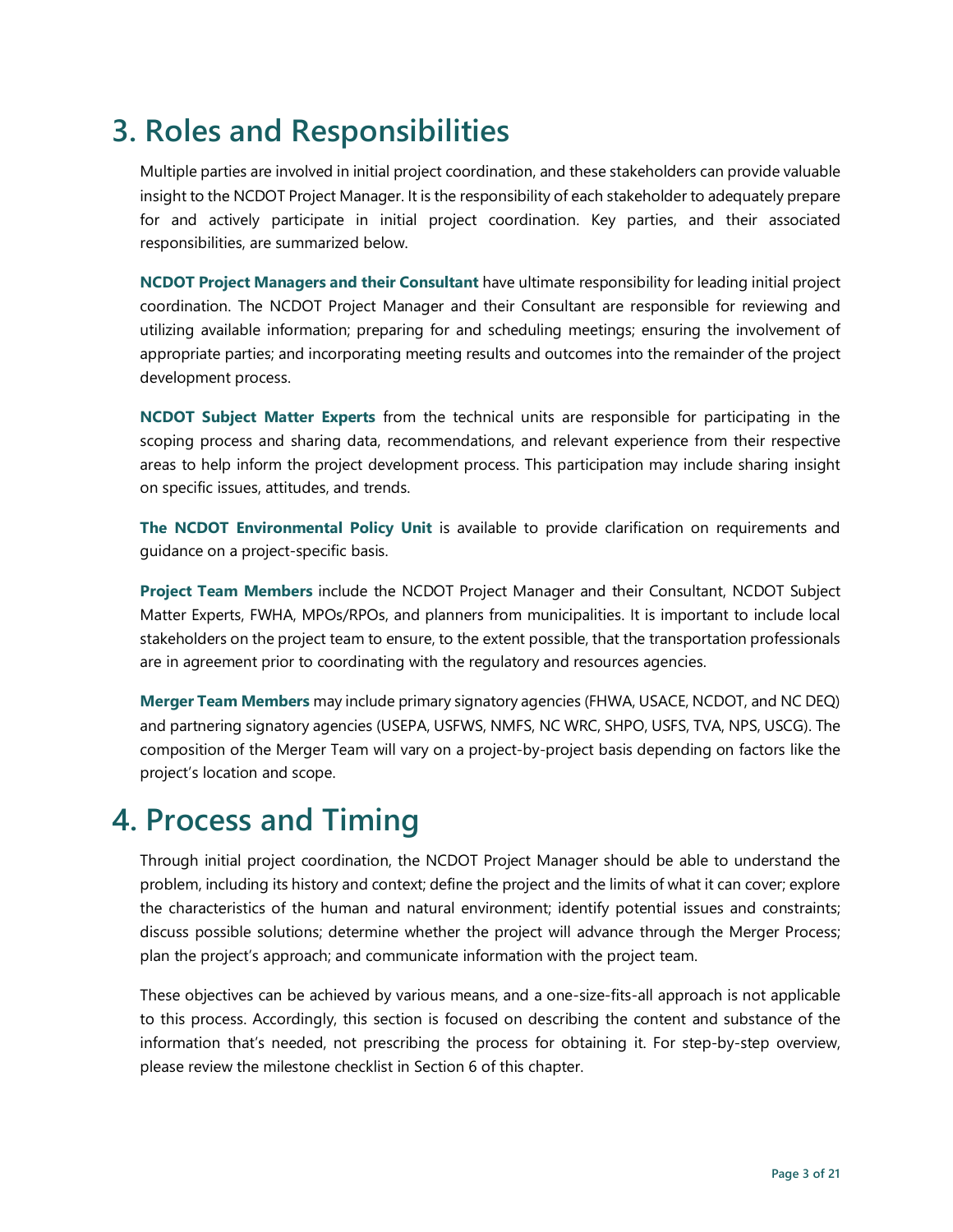## **Understand the Problem**

The focus of this objective is to examine known information and ask questions about the problem (including its origin and context) to fully understand what's causing it. The NCDOT Project Manager should gather the existing information that is relevant to their project and prepare a project area map. A site visit is encouraged to ground-truth GIS data. Data sources to review include:

#### **Planning Documents (CTPs, Thoroughfare Plans, Long-Range Transportation Plans, and Corridor Studies)**

- Extent of public involvement and level of participation
- Local issues that arose during plan development
- Local land use and development information
- Unique characteristics of the local area
- History of past measures taken to address the transportation problem
- Other current or planned projects in the vicinity of the anticipated study area

#### **Express Design and Project Scoping Report / Feasibility Studies**

- Feasible alternatives that were not studied
- Alternatives that were eliminated

#### **ATLAS**

- Geospatial screening tool
- Data search tool

As part of the project prioritization and programming process, each project should have a basic problem statement. The problem statement should cover existing transportation facilities and services, the nature of the transportation problem, where it occurs, why it occurs, its severity, and duration. If the problem is not adequately defined or supported by data, the NCDOT Project Manager should coordinate with the project team to identify the types of data that will be needed to characterize and demonstrate the problem. The problem statement helps to inform the development of the **purpose and need**, which is a key tenet of the environmental review.

Identifying and leveraging available information is critical to understanding the problem and the project it is to become. Prior to beginning any coordination, the NCDOT Project Manager and their Consultant should identify key dates, including **Right-of-Way** and **Construction Letting**. The project development process can be complex and challenging. It is critical for the NCDOT Project Manager to be aware of major milestone dates so that an appropriate and reasonable approach can be developed and implemented.

The **purpose and need** statement describes what is to be accomplished and why it is necessary. It is intended to clarify the expected outcome of a public expenditure and to justify that expenditure.

The **purpose** clearly and succinctly states why the project is being proposed and articulates the anticipated positive outcomes.

The **need** describes the key problem(s) to be addressed and, to the extent possible, explains their underlying causes.

Utilizing the data gathered, analyses conducted, and decisions made before the beginning of the project development process will result in a more efficient and effective use of time and resources. In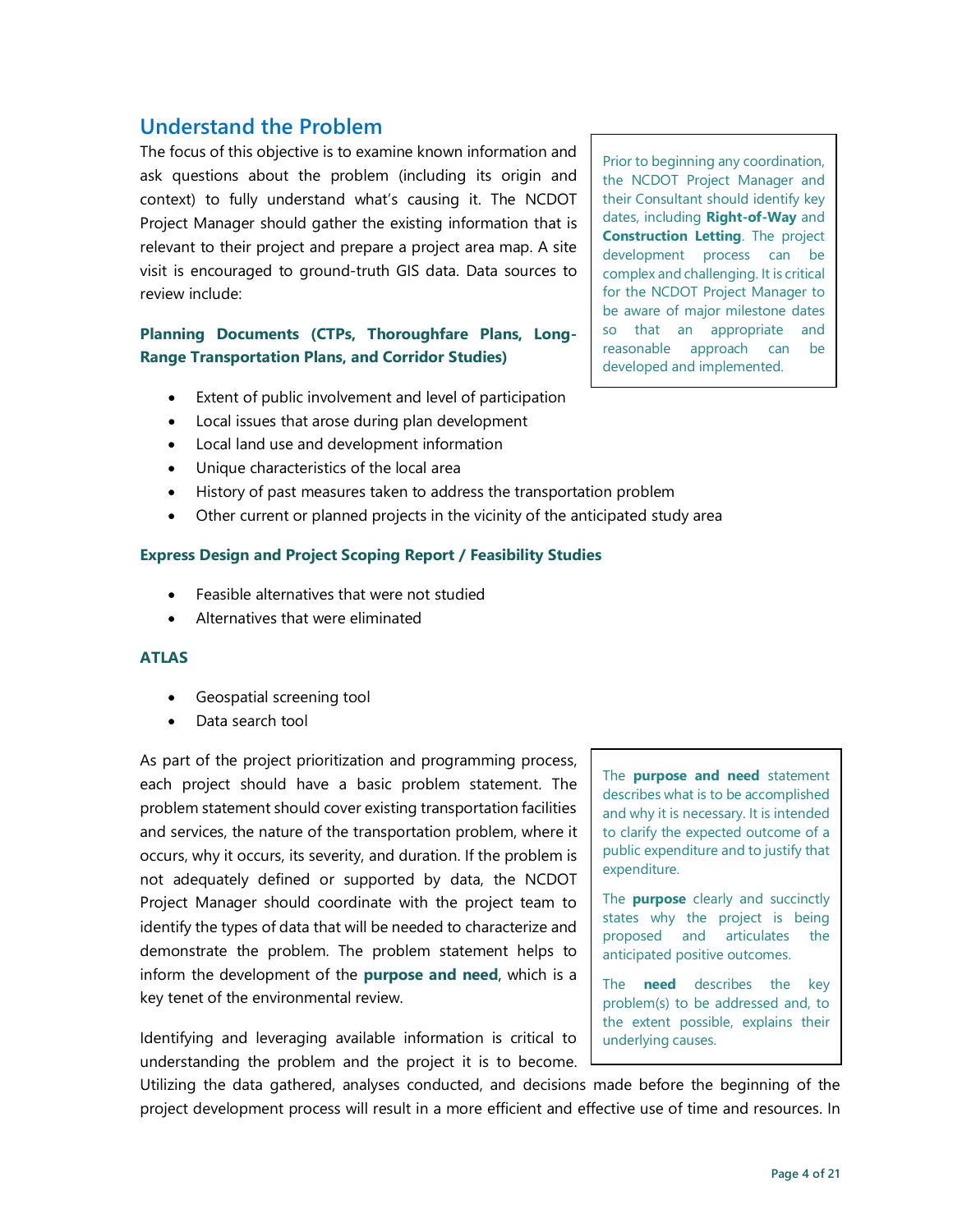coordination with the project team, the NCDOT Project Manager and their Consultant should examine the existing data and determine its validity and completeness. If additional data may be needed, the NCDOT Project Manager should identify what the data is, why and when it is needed, and how it will be used, and work with the project team to collect it.

### **Define the Project**

The focus of this objective is to clearly establish the proposed project and justify its limits. First, the NCDOT Project Manager and their Consultant should determine if the project is included and accurately described in applicable planning documents (i.e., the CTP or the STIP). Next, the NCDOT Project Manager and their Consultant should determine if limits have been identified. If limits have been identified, it is important to verify the project has **logical termini** and **independent utility**, and improper **segmentation** has not occurred. If limits have not yet been determined, the NCDOT Project Manager should coordinate with the project team to ensure that independent utility can be demonstrated and the logical termini are justified by the project's purpose and need. The NCDOT Environmental Policy Unit is available to provide guidance on these topics as needed.

In order to fully define the project, the NCDOT Project Manager and their Consultant should also confirm the presence or absence of other desired project features, such as bicycle and pedestrian

**Independent utility** is defined as whether the project can "stand alone." Assuming no other project is contemplated, a project with independent utility serves a distinct purpose or function.

**Logical termini** is defined as the rational endpoints for a transportation improvement and the rational endpoints for review of the environmental impacts.

**Segmentation** can occur when an action is broken down into small parts in order to avoid the appearance of significance of the total action.

accommodations, -Y-line improvements, or improvements that extend the project limits. If multiple municipalities and/or planning organizations are involved, the NCDOT Project Manager should determine if the project team members are in agreement or if there are varying points of view and levels of support for the project.

### **Explore the Characteristics of the Human and Natural Environment**

As part of the research conducted to understand the problem, the NCDOT Project Manager should have a sense of the overall characteristics of the project's setting and potentially affected resources. Now that the project has been defined, the NCDOT Project Manager and their Consultant can outline the general study area and conduct a preliminary review of the environmental setting.

The **general study area** is the geographic area that may be directly affected by a project. The general study area must contain the proposed project and all potential related ground disturbing activities (i.e., -Y-line improvements). Additionally, the general study area should include room for project modifications (i.e., the addition of a turn lane).

The general study area is not the only or ultimate study area; it is a preliminary identification of an area that may be impacted by the construction of a project. Multiple resource-specific study areas may also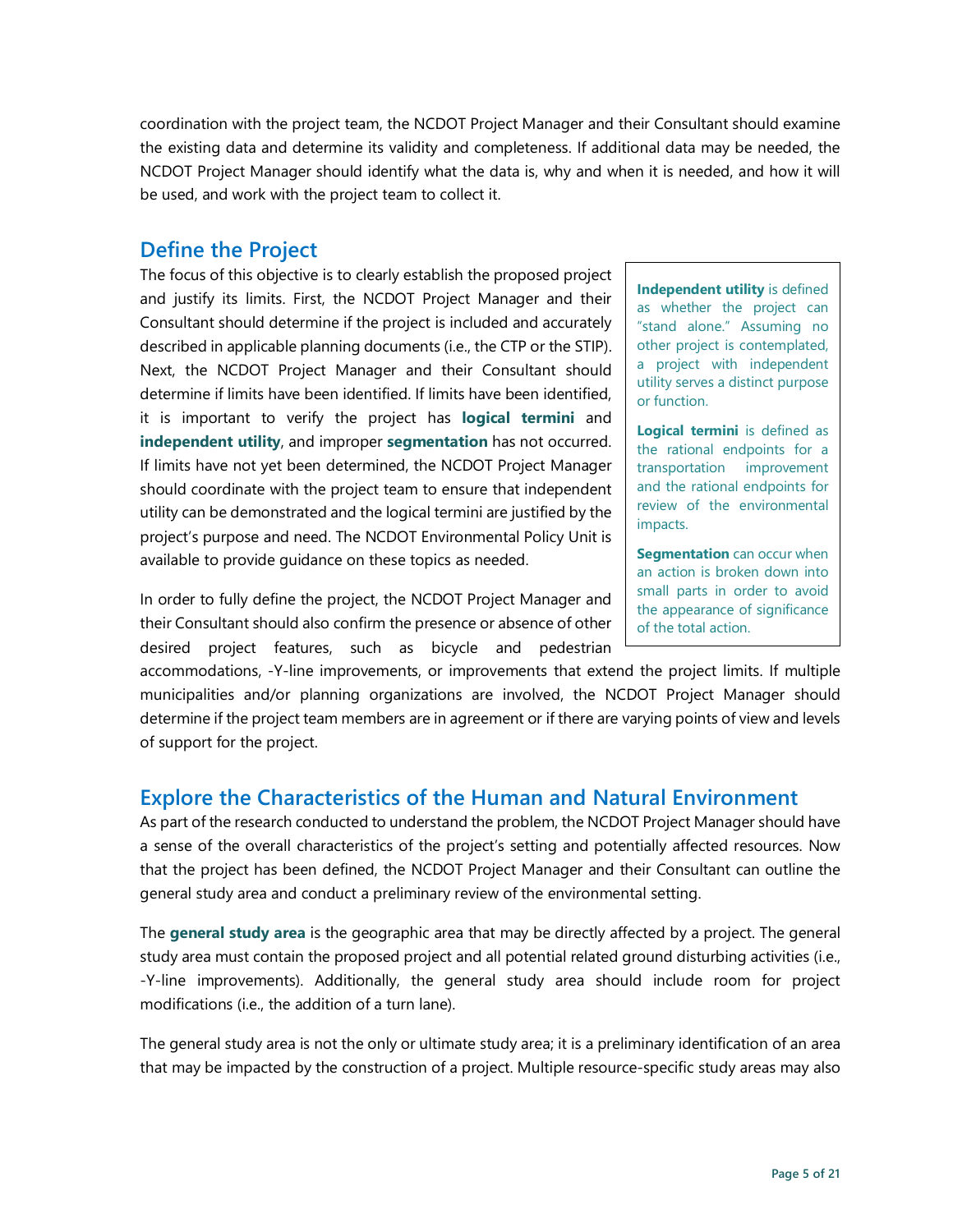be needed for an NCDOT project, including those prepared for a Natural Resources Technical Report, Section 106 Consultation, Community Studies Reports, and Jurisdictional Resource Determinations.

Using screening-level data, the NCDOT Project Manager and their Consultant should identify known resources in the human and natural environment within the general study area. NCDOT Subject Matter Experts should assist the NCDOT Project Manager in determining if the available data is complete and valid or if more research may be needed and why. Resources that should be screened at this point in the project development process include, but are not limited to:

- Threatened and endangered species;
- Jurisdictional resources (i.e., streams and wetlands);
- Historic properties;
- FEMA floodplains; and
- Basic community characteristics, such as potential Environmental Justice communities, community resources, schools, and churches.

The general study area and identified resources should be presented on an Environmental Screening Map. The Environmental Screening Map, which can be built from the project area map, is an effective tool for orienting project team members and other stakeholders to the resources that may be affected by a project. An example Environmental Screening Map is shown in Figure 1 below.



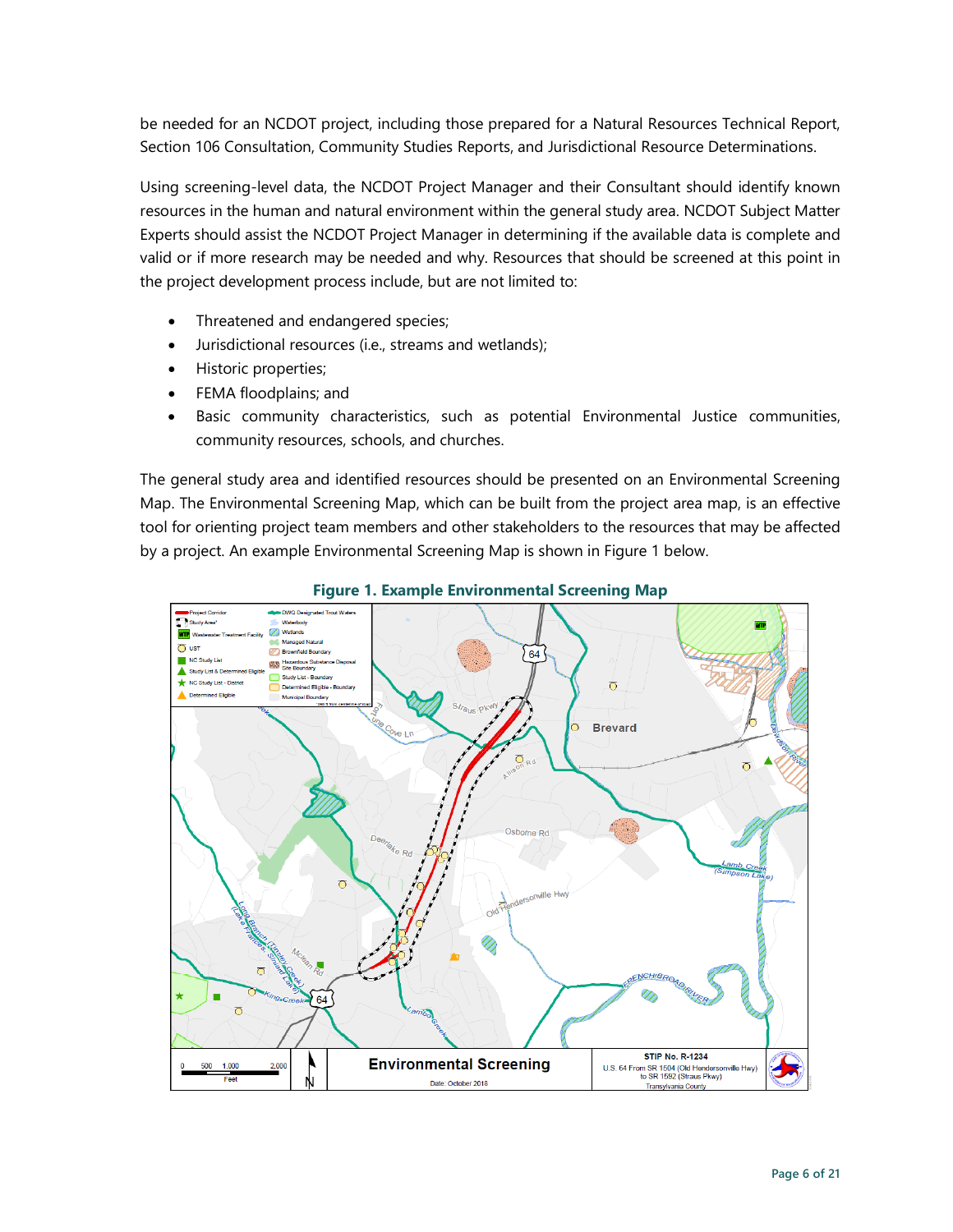# **Identify Potential Issues and Constraints**

Conducting a red-flag review during initial project coordination helps the NCDOT Project Manager characterize which issues and constraints are decision-drivers and which are less important. With the assistance of the NCDOT Subject Matter Experts, the NCDOT Project Manager and their Consultant should identify the factors that have the potential to affect the design, permitting, and constructability of the project. Characteristics that should be investigated include, but are not limited to:

- Physical or engineering constraints (i.e., status and condition of existing facilities; known geoenvironmental and geotechnical issues)
- Relevant considerations (i.e., other projects planned or underway near the project; traffic management or detours; unique federal, state, and local land management areas; railroad involvement).

The goal of this research is to identify and prioritize the issues that will play a major role in the project development process. This review of information will also help to identify areas that may require action to facilitate compliance, and issues that are not anticipated to be significant. This results in a more efficient and effective use of resources because the project team should be able to better focus on substantive topics.

It may also be beneficial for the NCDOT Project Manager and their Consultant to conduct a brief review of any strong support for, or opposition to, a proposed project. Early identification of substantial interest in a proposed project can facilitate the development of a more effective public involvement plan.

### **Discuss Possible Solutions (Alternatives)**

Once there is a clear understanding of the problem and the constraints and issues have been identified, the NCDOT Project Manager and their Consultant can begin brainstorming possible solutions, or **alternatives**. At a minimum, to be considered viable, an alternative must meet the project's purpose and need.

The NCDOT Project Manager and their Consultant should start by reviewing the alternatives scenario analysis from long range planning documents and/or a feasibility study, if available. Reviewing these reports will provide the NCDOT Project Manager with a basic understanding of the depth of analysis that has already been conducted for the project. With the assistance of the NCDOT Subject Matter Experts, the NCDOT Project Manager and their Consultant should review and validate the accuracy and timeliness of:

- Strategies that have already been tried;
- Strategies that were analyzed during the CTP but not recommended; and the
- Long-Range Plan Recommended Alternative.

Depending on when the long range planning or feasibility study was conducted, the project area and/or range of possible solutions may have changed. Something that may have not been feasible in the past could be feasible now, and vice versa. If potential solutions are not carried forward in the project development process, it is important for the NCDOT Project Manager to define why they were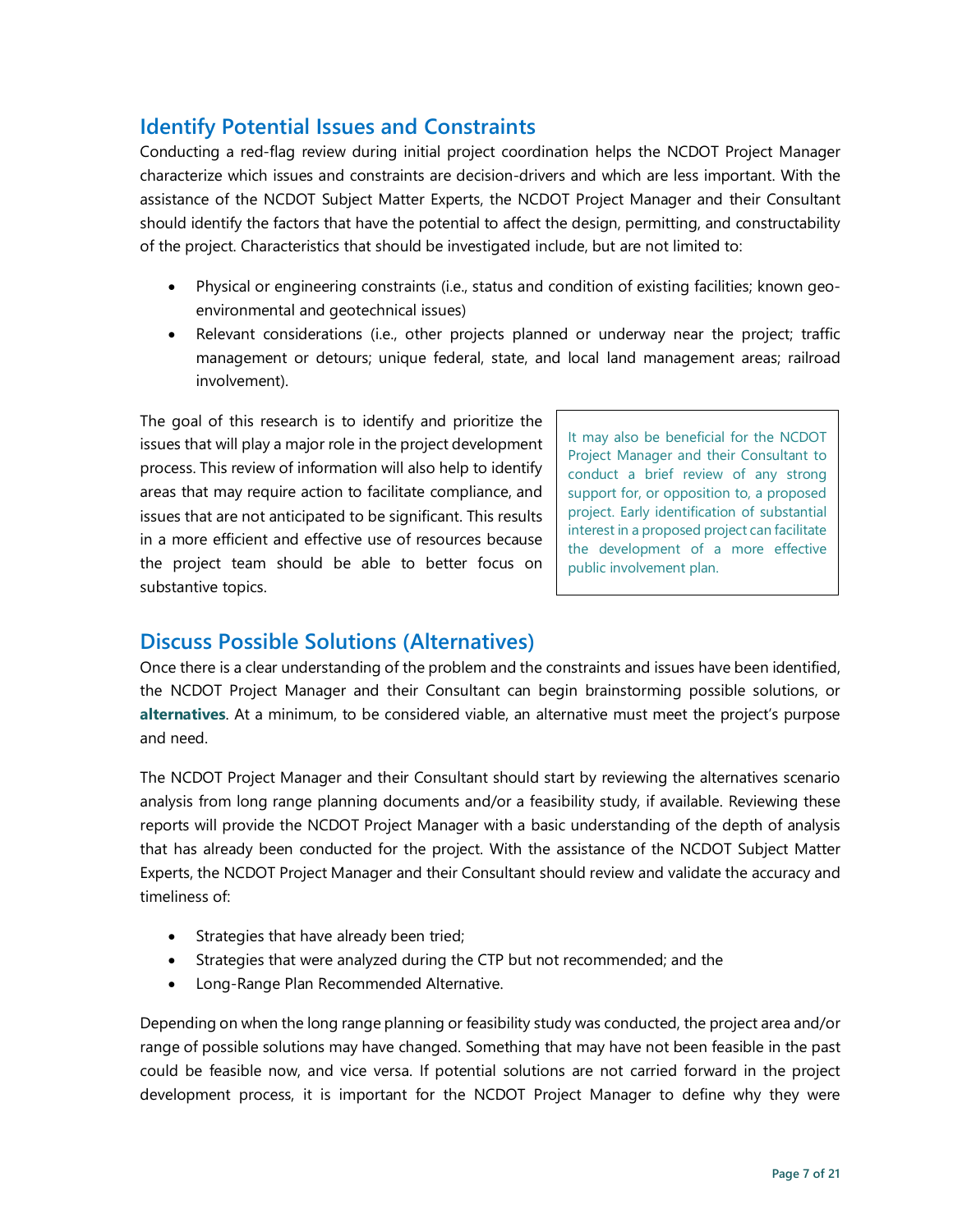determined unreasonable or unacceptable. These reasons may include failure to meet the purpose and need; physical constraints or impacts to the natural or human environment; or conflicts with community goals and values.

It is critical that the NCDOT Project Manager ensure the project's purpose and need is developed and supported enough to facilitate a meaningful discussion of potential alternatives, and the NCDOT Project Manager should guide the project team in identifying the apparent advantages and disadvantages of the options under consideration. Defining the criteria or factors that should be used to evaluate potential alternatives (i.e., evaluation criteria) will help the project team differentiate the preferred alternative from other alternatives considered. The analysis of alternatives is a vital part of the project development process.

# **Determine Whether the Project will Advance through the Merger Process**

As noted above, the Merger Process provides a forum for appropriate agency representatives to discuss and reach consensus on ways to meet the regulatory requirements of Section 404 of the Clean Water Act during the NEPA/SEPA decisionmaking phase of transportation projects. Typical Merger Process participants include NCDOT, FHWA, USACE, and NCDEQ. If a project does not involve federal funding, the Merger Process may still be applicable; however, it would be implemented without FHWA participation.

**Environmental Documents** prepared pursuant to SEPA and NEPA include Environmental Assessments (EAs); Findings of No Significant Impact (FONSIs); Environmental Impact Statements (EISs); and Records of Decision (RODs).

**Supporting Environmental Documentation** is prepared to demonstrate that an environmental review pursuant to SEPA and/or NEPA is not necessary because the proposed project falls below certain thresholds. Supporting Environmental Documentation includes Minimum Criteria Determination Checklists (MCDCs); Categorical Exclusions (CEs); and Consultations / Reevaluations.

To determine if a project should proceed through the Merger Process, the NCDOT Project Manager and their Consultant should conduct a **Merger Screening**. Merger Screening typically occurs during initial project coordination, and entails a review of all the information that has been gathered to-date. While the Merger Process is an option for all NCDOT projects, it is important to consider the potential for competing resources within the project's study area, and the intensity of the impacts that may occur. This consideration of competing resources should help to determine the basis for carrying projects through the Merger Process.

For example, if a road is widened to the left, a wetland may be impacted. If that same road is widened to the right, a historic property may be impacted. In this example, the Merger Process would allow agency representatives to work more efficiently (through a quicker and more comprehensive evaluation and resolution of issues) and help to document how competing agency mandates are balanced during a shared decision-making process.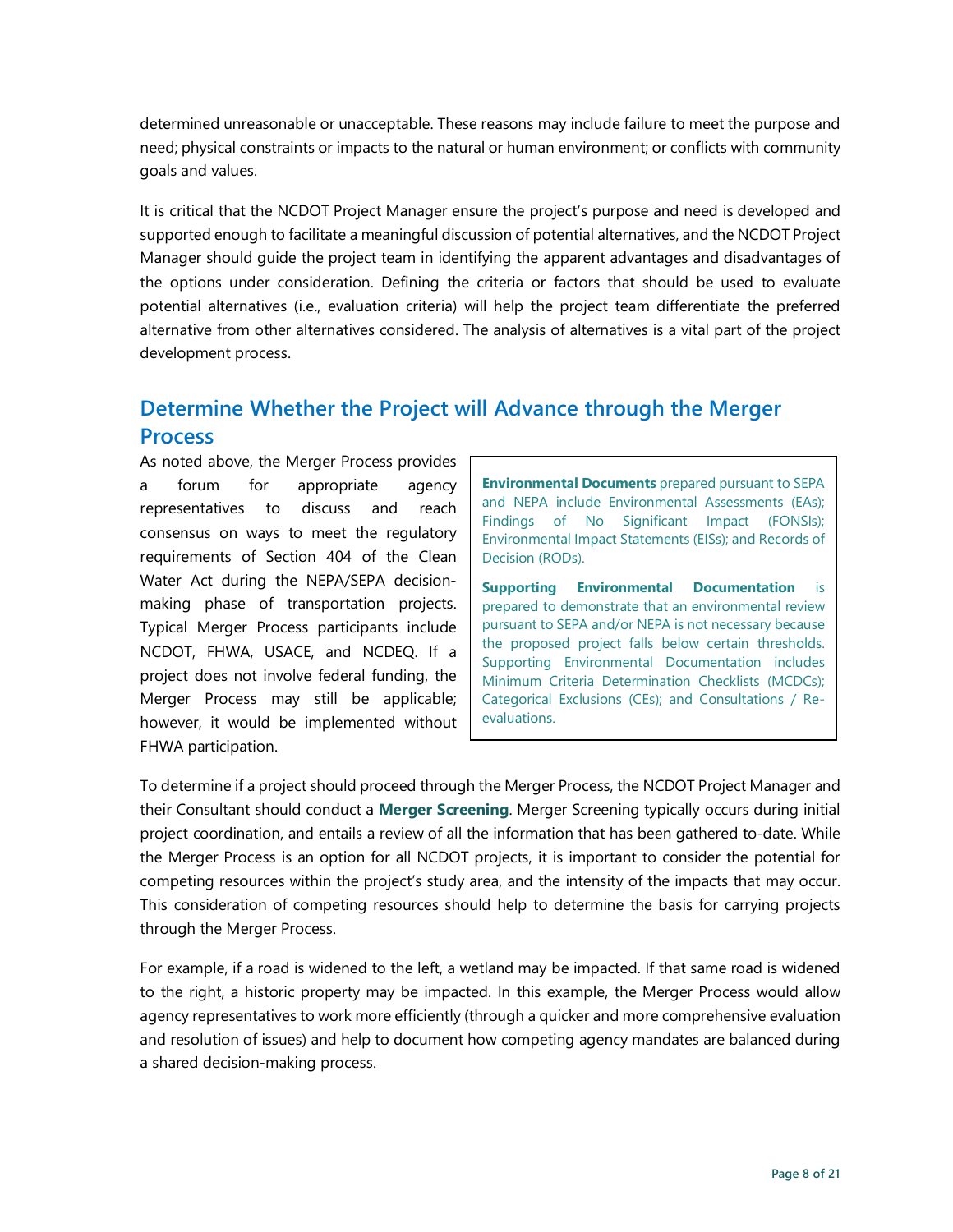If the project should clearly be screened either in or out of the Merger Process, the NCDOT Project Manager should reach a preliminary determination (i.e., through Internal Scoping) prior to formal coordination with regulatory and resources agencies (i.e., External Scoping). The NCDOT Project Manager should communicate the preliminary determination to the Merger Team and confirm concurrence with the planned approach.

If the project is complex, the Merger Team does not agree with NCDOT's preliminary determination, and/or new concerns are brought forward by stakeholders during initial project coordination, the NCDOT Project Manager should hold a meeting or conference call to help resolve the screening-related questions or concerns. During this meeting or conference call, relevant information can be discussed and a decision can be made on the applicability of the Merger Process for the project.

Once a determination has been agreed upon by NCDOT and the regulatory and resource agencies, the NCDOT Project Manager must clearly document whether the project will proceed through the Merger Process. For projects not proceeding through the Merger Process, this determination can be documented in a memo to file. If the project is proceeding through the Merger Process, this determination can be documented in an email distribution to the Merger Team or explicitly noted in a meeting summary.

If the project is screened into the Merger Process, a combined External Scoping Meeting/Concurrence Point (CP) 1 Meeting should be held. The purpose the External Scoping/CP 1 meeting is to begin early coordination efforts with regulatory and resource agencies and other stakeholders, and discuss and concur on the project's purpose and need and general study area. This meeting is intended to establish the foundation and justification of the

**Concurrence Points** are defining points in the Merger Process. Concurrence implies that each Merger Team member and the agency they represent agrees to decisions made and pledges to abide by the decision moving forward. Concurrence is sequential and must be achieved in order.

project. Agency representatives are responsible for researching their resources and gathering data on possible constraints and issues relevant to the project area.

A combined External Scoping Meeting/CP 1 Meeting must be clearly stated in the meeting invitation so that all attendees are prepared, and the NCDOT Project Manager should coordinate with the USACE representative in advance. External Scoping/CP 1 Meetings should be scheduled on Merger Meeting days, if possible. For additional information on the Merger Process, please refer to Chapter X of the Procedures Manual.

### **Plan the Project's Approach**

Throughout initial project coordination, the NCDOT Project Manager and their Consultant can use input that is provided to refine the overall project approach and schedule. When refining the project approach and schedule, it is critical for the NCDOT Project Manager to consider key issues and determinations that have resulted from initial project coordination (i.e., the level of environmental review, potential permitting needs, extent of public involvement). The input that is gathered by the project team can help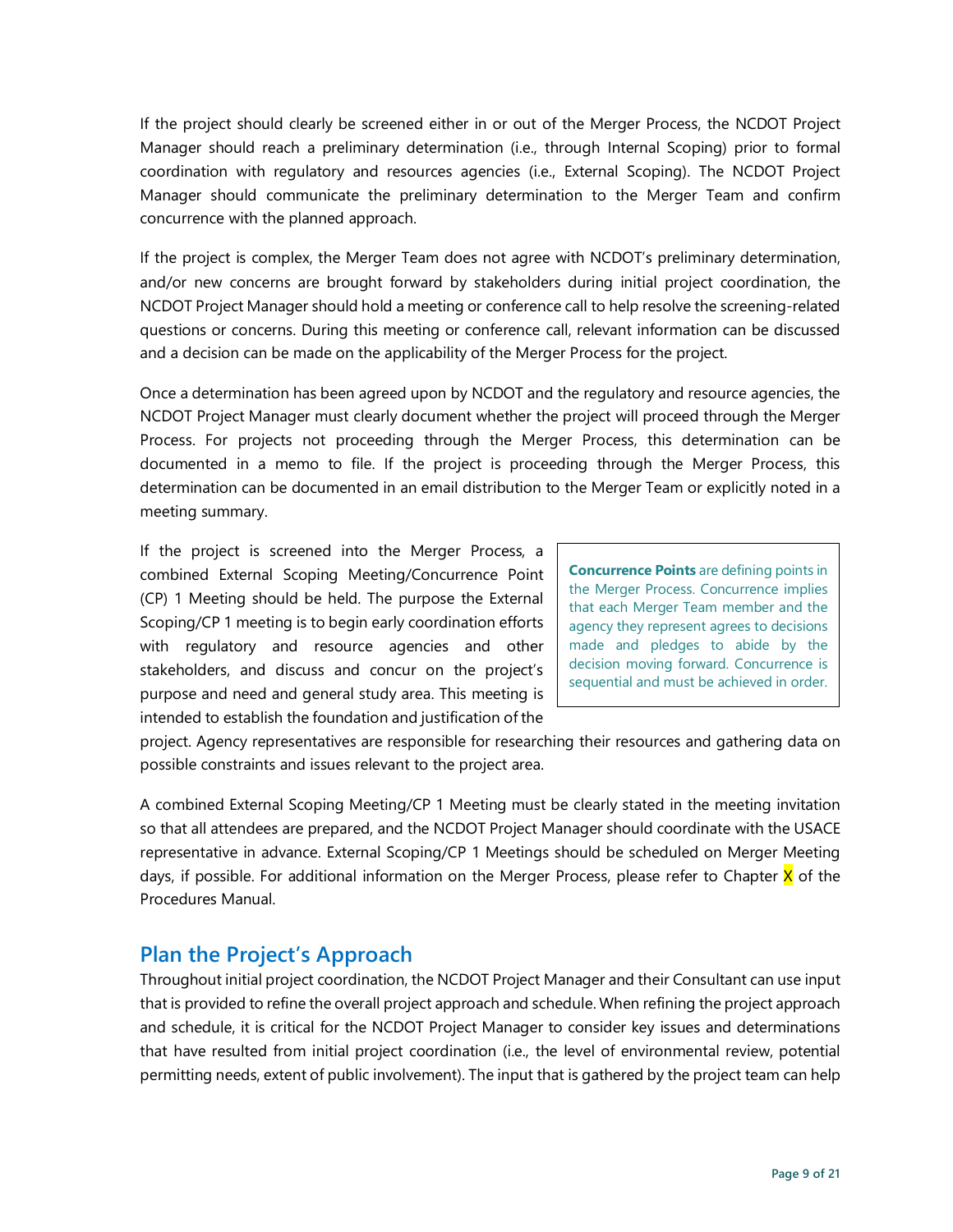the NCDOT Project Manager determine whether a traditional approach to the project development process is appropriate, or if a hybrid approach may be beneficial.

For example, a project that is not on an accelerated schedule can follow the traditional sequence of events (i.e., Start of Study letter, Internal Scoping Meeting, Merger Screening, External Scoping Meeting). The traditional approach is beneficial for larger, more complex projects with numerous stakeholders. Alternatively, if a project is on an accelerated schedule, or it has been determined that an in-person scoping meeting is not necessary, the NCDOT Project Manager may choose to employ a hybrid approach. A hybrid approach entails streamlining the outreach that's conducted during initial project coordination. In lieu of a Start of Study letter and an in-person scoping meeting, the NCDOT Project Manager could circulate a project information package that includes a cover letter (like the Start of Study letter), and information like the materials distributed in advance of an external scoping meeting.

Regardless of the approach, the NCDOT Project Manager and their Consultant should focus on the critical path items, which are the items that must be done on time if a project is to be completed on schedule. The NCDOT Project Manager should also identify risks or challenges to meeting the project schedule, and begin planning for how they may be addressed. With the assistance of the project team, the NCDOT Project Manager can assess the areas that need a greater level of effort, if there is an opportunity to streamline technical reports, and which tasks can be executed concurrently.

### **Communicate Information with the Project Team**

As noted at the beginning of Section 4, initial project coordination is not a one-size-fits-all process. However, a key tenet of all successful projects is **effective communication**, and this should be an exchange of information between all parties.

Building a contact list at this stage in the project development process is a great way for the NCDOT Project Manager to maintain an inventory of the stakeholders who should be informed as the project progresses. The NCDOT Project Manager should include all parties that have expressed interest in the project and/or have been coordinated with to-date. For example, residents or businesses who have reached out to NCDOT with questions, as well as agencies that have participated in initial project coordination, should be added to the contact list. Merger Team members, local stakeholders, regulatory and resource agency representatives, and internal NCDOT project team members should also be included. This contact list can be used for routine project communications, invitee lists for meetings, and as the foundation of the distribution list for the Environmental Document or Supporting Environmental Documentation.

Through initial project coordination, the NCDOT Project Manager should have identified a project's purpose; the real issues that have the potential to influence it; and the plan for executing the project's development and design. Depending on the type of project and its complexity, this information can be communicated to the project team and participating agencies through various means, including conference calls, email exchanges, and in-person meetings. In-person coordination meetings (i.e., External Scoping Meetings) are not required for all projects but are strongly encouraged. For meeting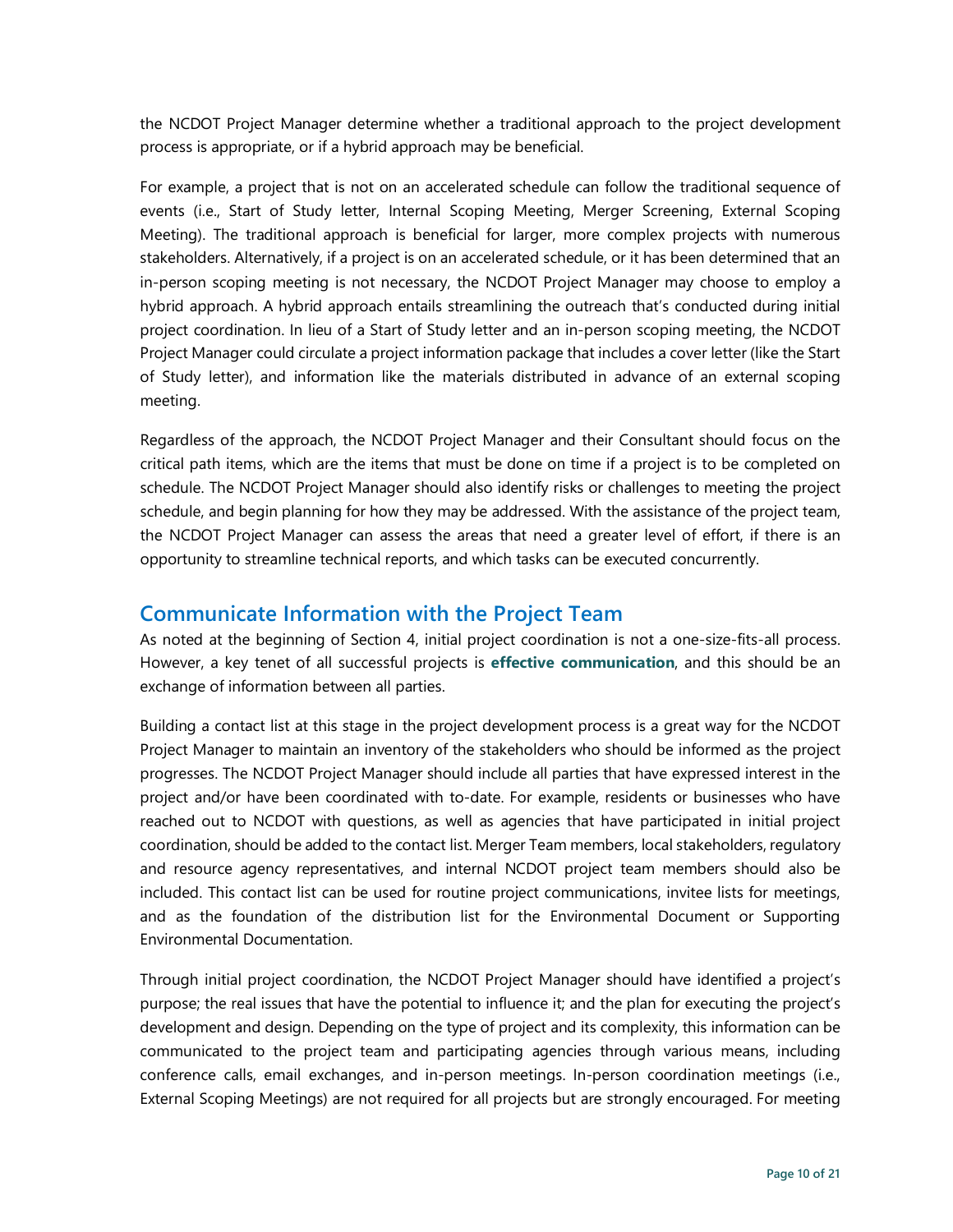resources such as sample agenda topics and questions for discussion, please refer to Section 6 of this chapter.

All substantive communication, whether in-person or on the phone, should be documented and distributed to the project team in a timely manner. The NCDOT Project Manager and their Consultant should summarize main discussion topics, decisions, next steps, and meeting outcomes. Formal meeting summaries should be distributed to the project team for review and retained in the project folder. This documentation is key to building a defensible administrative file for the project.

#### **Next Steps**

Initial project coordination culminates after the NCDOT Project Manager and their Consultant have conducted formal coordination with regulatory and resource agencies. Communication and coordination should continue throughout the life of the project development process; however, the NCDOT Project Manager's focus should shift from collecting input to incorporating that input into the project's design and environmental review.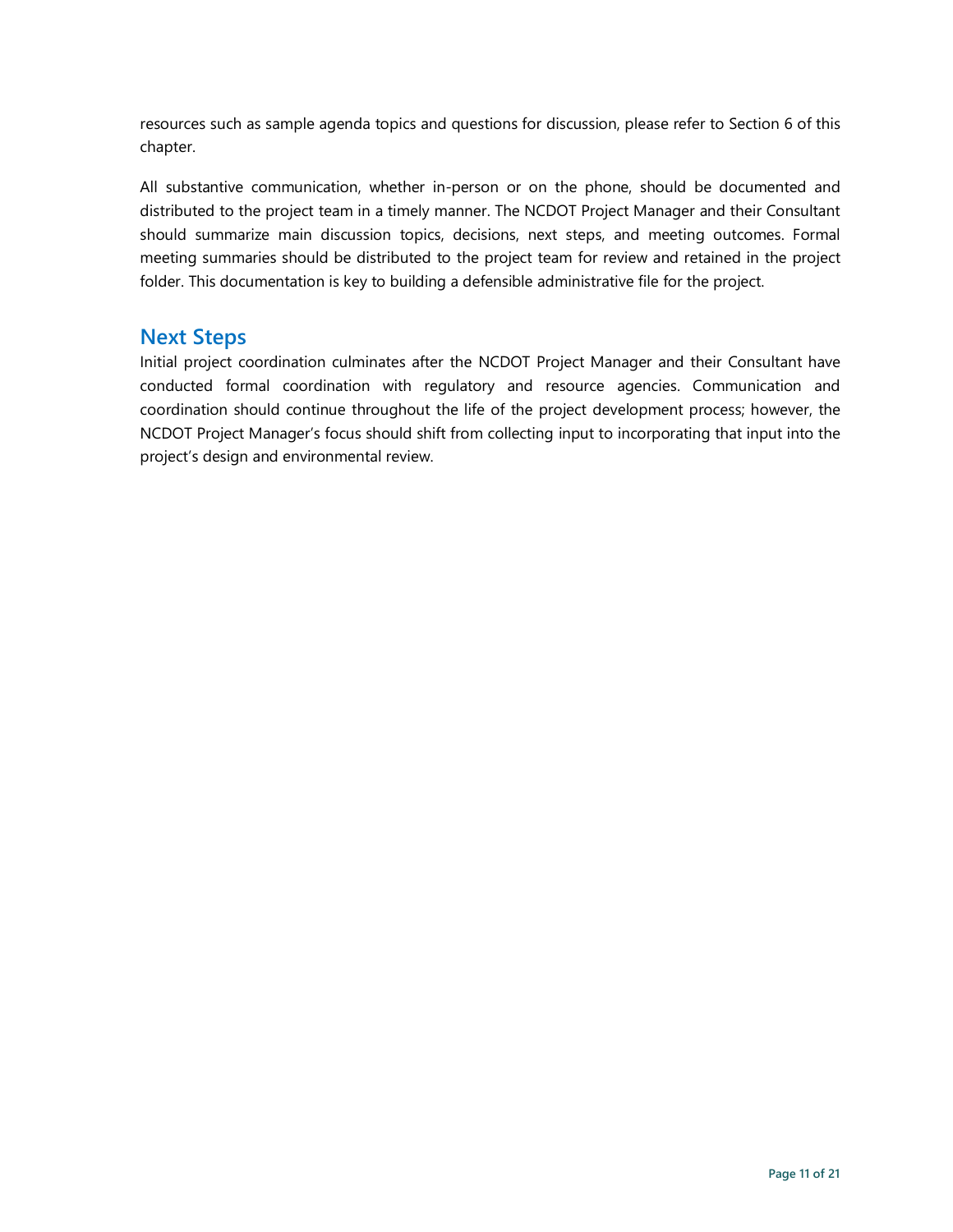# **5. Checklist**

The following checklist identifies the key steps that are described in Section 4 above.

| Sequence | <b>NCDOT Project Manager Action</b>                                                                                                                                                                                                                                                           | <b>Status</b> |
|----------|-----------------------------------------------------------------------------------------------------------------------------------------------------------------------------------------------------------------------------------------------------------------------------------------------|---------------|
| 1        | Once the project has been assigned, the NCDOT Project Manager and their<br>Consultant should participate in Contract Scoping.                                                                                                                                                                 |               |
| 2        | The NCDOT Project Manager and their Consultant should review existing<br>information and look for opportunities to streamline the project<br>development process.                                                                                                                             |               |
| 3        | The NCDOT Project Manager and their Consultant should define project<br>limits, paying special attention to the presence of logical termini and<br>independent utility.                                                                                                                       |               |
| 4        | The NCDOT Project Manager and their Consultant should develop the<br>project's purpose and need and ensure availability of supporting<br>information and technical studies.                                                                                                                   |               |
| 5        | The NCDOT Project Manager and their Consultant should define the general<br>study area and screen for environmental features.                                                                                                                                                                 |               |
| 6        | The NCDOT Project Manager and their Consultant should conduct a red-flag<br>review for potential issues, including physical or engineering constraints<br>and other relevant considerations.                                                                                                  |               |
| 7        | The NCDOT Project Manager and their Consultant should begin<br>brainstorming viable alternatives that meet the project's purpose and<br>need.                                                                                                                                                 |               |
| 8        | As project information is gathered, it is important for the NCDOT Project<br>Manager and their Consultant to conduct Internal Scoping. If warranted or<br>desired, the NCDOT Project Manager should hold an Internal Scoping<br><b>Meeting.</b>                                               |               |
| 9        | The NCDOT Project Manager should use the information collected to-date<br>and conduct a Merger Screening. The NCDOT Project Manager should<br>communicate this preliminary determination to project team members and<br>other interested stakeholders.                                        |               |
| 10       | The NCDOT Project Manager and their Consultant should conduct formal<br>coordination with regulatory and resources agencies (i.e., External Scoping).<br>If warranted or desired, the NCDOT Project Manager should hold an<br><b>External Scoping Meeting, or a Combined Scoping Meeting.</b> |               |
| 11       | The NCDOT Project Manager and their Consultant should plan the project's<br>approach and next steps. This includes refining the project schedule and<br>contact list.                                                                                                                         |               |
| 12       | The NCDOT Project Manager and their Consultant should maintain<br>communication with the project team and other interested stakeholders.                                                                                                                                                      |               |
| 13       | The NCDOT Project Manager and their Consultant should incorporate the<br>input that's been collected into the project's design and environmental<br>review.                                                                                                                                   |               |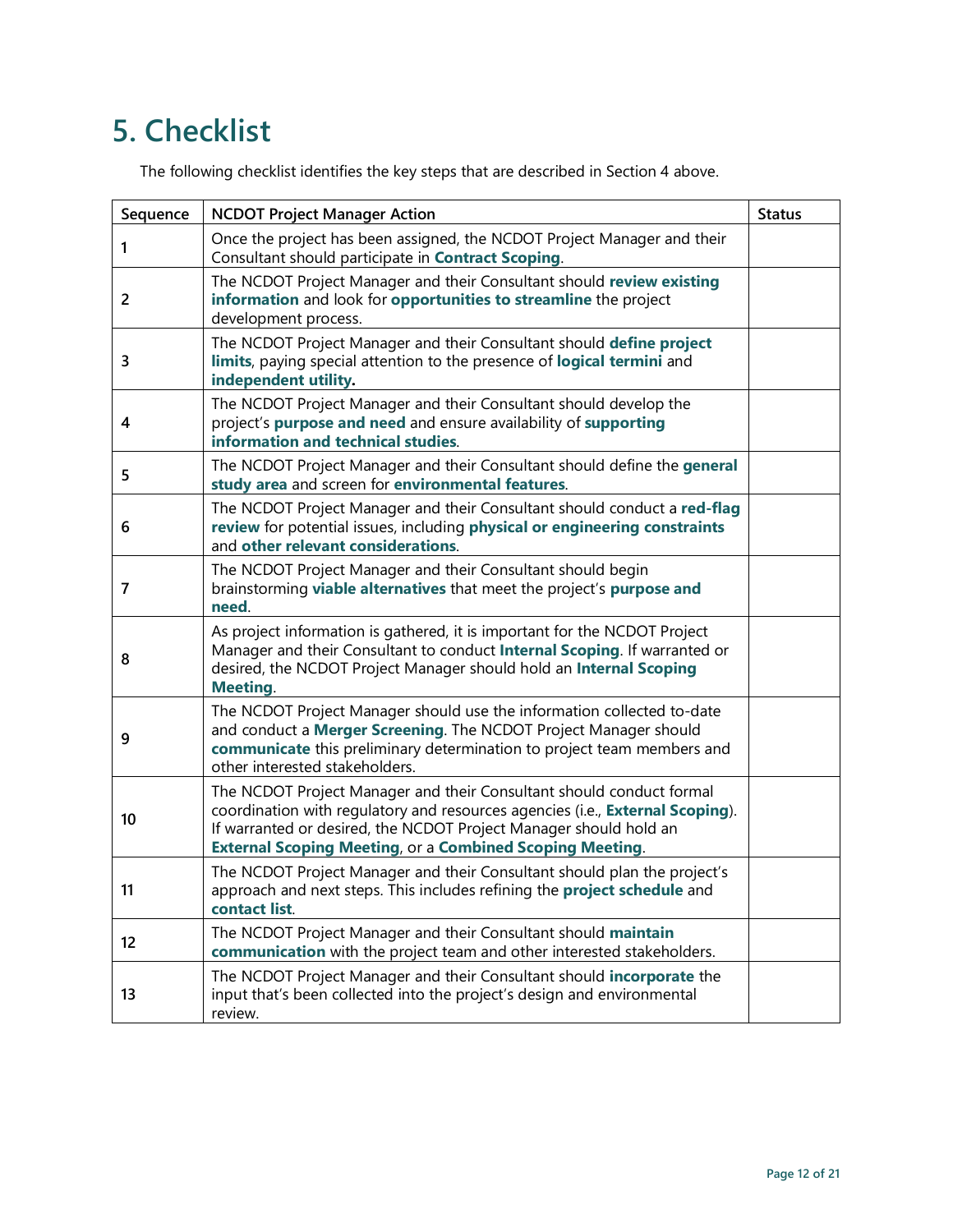# **6. Standardized Email and Letter Templates**

This section provides the NCDOT Project Manager and their Consultant with resources to facilitate initial project coordination. A Start of Study letter template, hybrid distribution package cover letter template, Project Data Sheet template, and meeting resources (e.g., sample agendas and discussion questions) are provided. Use of this information is not required, but it is strongly encouraged.

### **Start of Study Letter**

The Start of Study letter is an opportunity for the NCDOT Project Manager to inform agencies and other stakeholders about the start of the project development process. The letter can invite their comments as well as offering them a chance to request to be involved throughout the life of the project. If a project is not on an accelerated schedule and is likely to follow the "traditional" sequence of events (i.e., internal scoping meeting, Merger Screening, external scoping meeting), the NCDOT Project Manager should distribute a Start of Study letter.

In the past, NCDOT has typically only sent the Start of Study letter to agencies or other stakeholders whom NCDOT does not normally coordinate with about the start of the project development. However, to streamline communication, the NCDOT Project Manager and their Consultant should send the Start of Study letter to all potentially interested agencies and municipalities. Typical recipients include:

- Agencies with regulatory or land interests (TVA, FERC, USACE, USFS, NPS, USFWS);
- Tribal nations;
- Municipalities;
- Board of Transportation member; and
- MPOs and RPOs.

### **Hybrid Distribution Package Cover Letter**

If a project is on an accelerated schedule, or it has been determined that an in-person scoping meeting is not necessary, the NCDOT Project Manager may choose to circulate a hybrid distribution package. The hybrid distribution package includes a cover letter that is similar to the Start of Study letter, as well as the information that would be distributed in advance of an external scoping meeting. Typical recipients should include anyone that would receive a Start of Study letter and entities that would be invited to participate in internal and external scoping.

### **Project Data Sheet**

The Project Data Sheet provides interested parties with the basic "need-to-know" information. The Project Data Sheet can be modified and supplemented on a project-specific basis.

### **Meeting Resources**

The Meeting Resources identify the types of information that should be covered at a scoping meeting, as well as questions that should be addressed.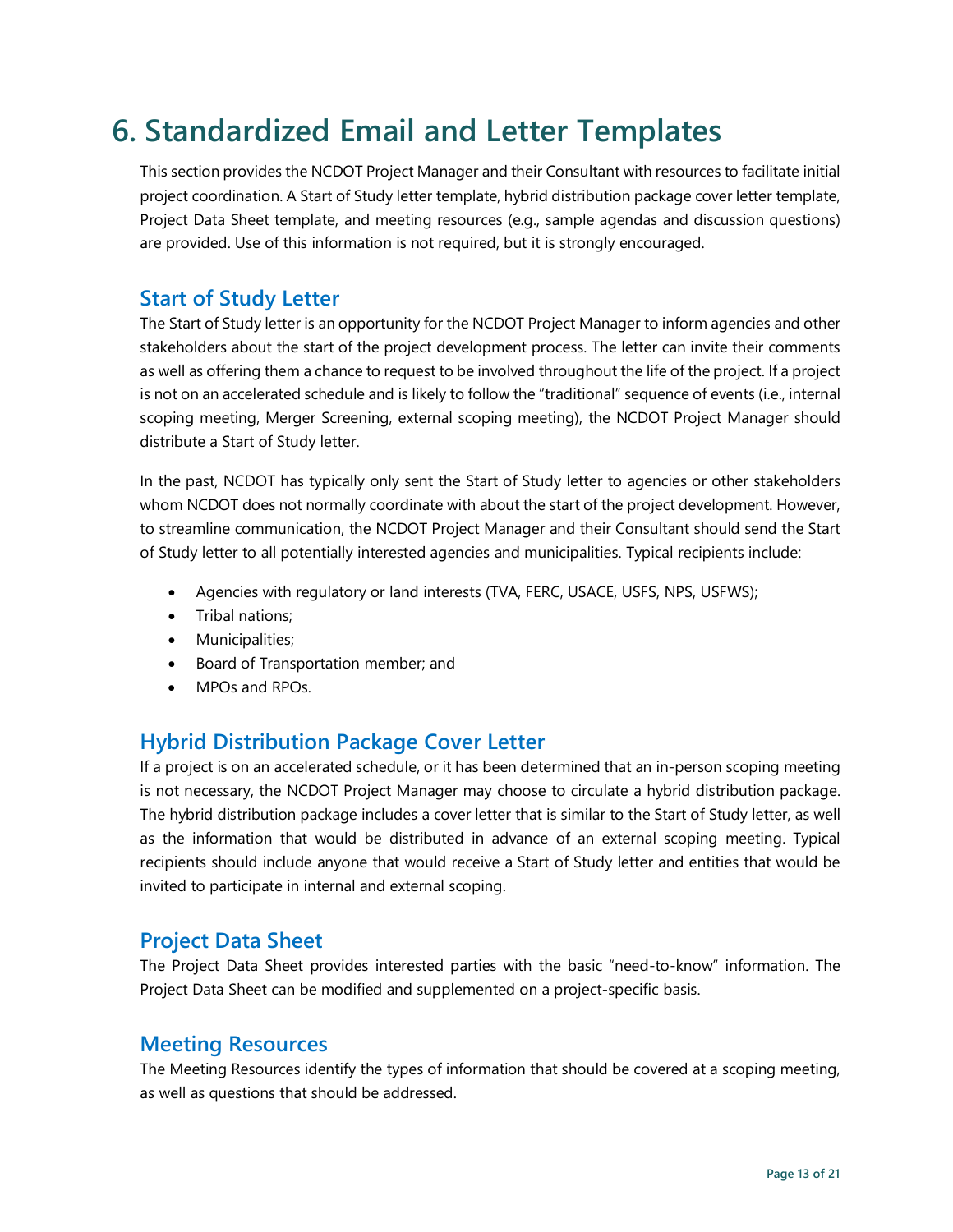# **Start of Study Letter Template**

#### **MEMORANDUM**

May 29, 2019

**FROM:** NCDOT Project Manager

NCDOT Division/Unit

#### **SUBJECT:** Start of Study Memo for the **project description/limits** in **City/Town, County**, North Carolina, TIP No. **Y-XXXX**

NCDOT **Division/Unit** is beginning the project development, environmental, and engineering studies for the [insert project name/STIP number] project (project). The project proposes to [insert brief project description]. The project is included in the North Carolina Department of Transportation's 20XX-20XX State Transportation Improvement Program and is scheduled for right of way in fiscal year 20XX and construction in fiscal year 20XX. Figure 1 shows the vicinity map for the proposed project.

NCDOT staff or their consultants may be contacting you to request project-specific information. While we do not expect a response to this notification, we welcome your input if you have time-sensitive concerns. Your input will be used in the development of environmental documentation prepared pursuant to the National Environmental Policy Act and/or State Environmental Policy Act. We would appreciate any information that may be helpful in evaluating the potential environmental effects of the proposed project, as well as recommended alternatives to be considered. If applicable, please identify any permits or approvals which may be required by your organization.

If you have any questions concerning the project, please contact me at *[insert phone number*] or by email at [insert email address]. Please include the STIP Project Number (**Y-XXX**) in all correspondence and comments.

Sincerely,

[insert NCDOT Project Manager Name]

Attachments (vicinity map)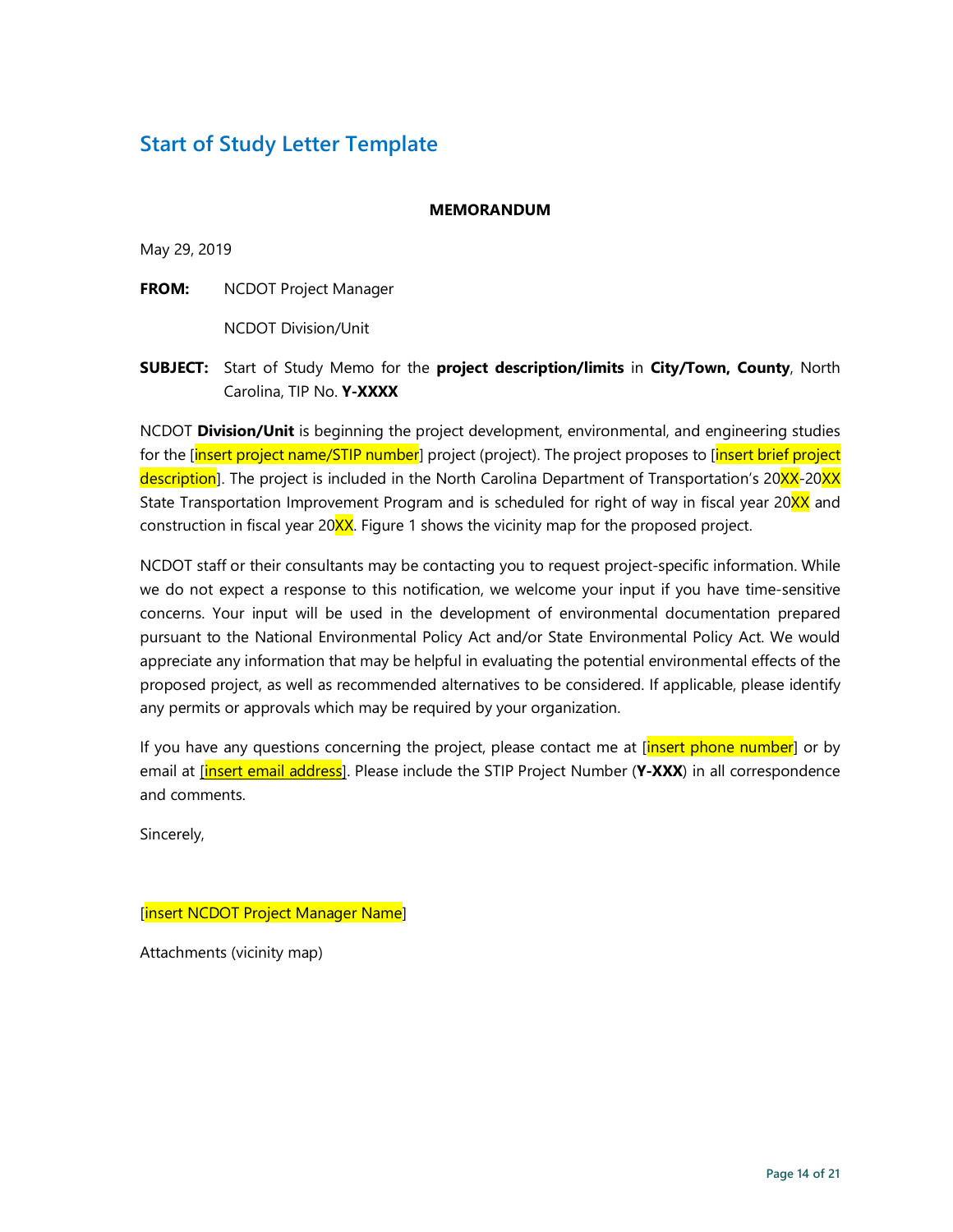# **Hybrid Distribution Package Cover Letter Template**

#### **MEMORANDUM**

May 29, 2019

**FROM:** NCDOT Project Manager

NCDOT Division/Unit

**SUBJECT:** Project Information for the **project description/limits** in **City/Town, County**, North Carolina, TIP No. **Y-XXXX**

NCDOT **Division/Unit** is beginning the project development, environmental, and engineering studies for the <u>[insert project name/STIP number</u>] project (project). The project proposes to [insert brief project description]. The project is included in the North Carolina Department of Transportation's 20XX-20XX State Transportation Improvement Program and is scheduled for right of way in fiscal year 20XX and construction in fiscal year 20XX. Figure 1 shows the vicinity map for the proposed project. NCDOT is preparing [insert type of Environmental Document or Supporting Environmental Documentation]. NCDOT has made the preliminary determination that the project [will/will not] proceed through the Merger Process.

In lieu of holding an in-person scoping meeting, NCDOT is providing the attached project information and maps. We welcome your input on the proposed project (*[insert STIP number]*), and we would appreciate any information that may be helpful in evaluating the potential environmental effects. If applicable, please identify any permits or approvals that may be required by your organization. Please provide your input by [insert date].

If you have any questions concerning the project, please contact Project Manager [insert NCDOT Project Manager name and contact information]. Please include the STIP Project Numbers in all correspondence and comments.

Sincerely,

[insert NCDOT Project Manager name]

#### **Attachments**

Project Data Sheet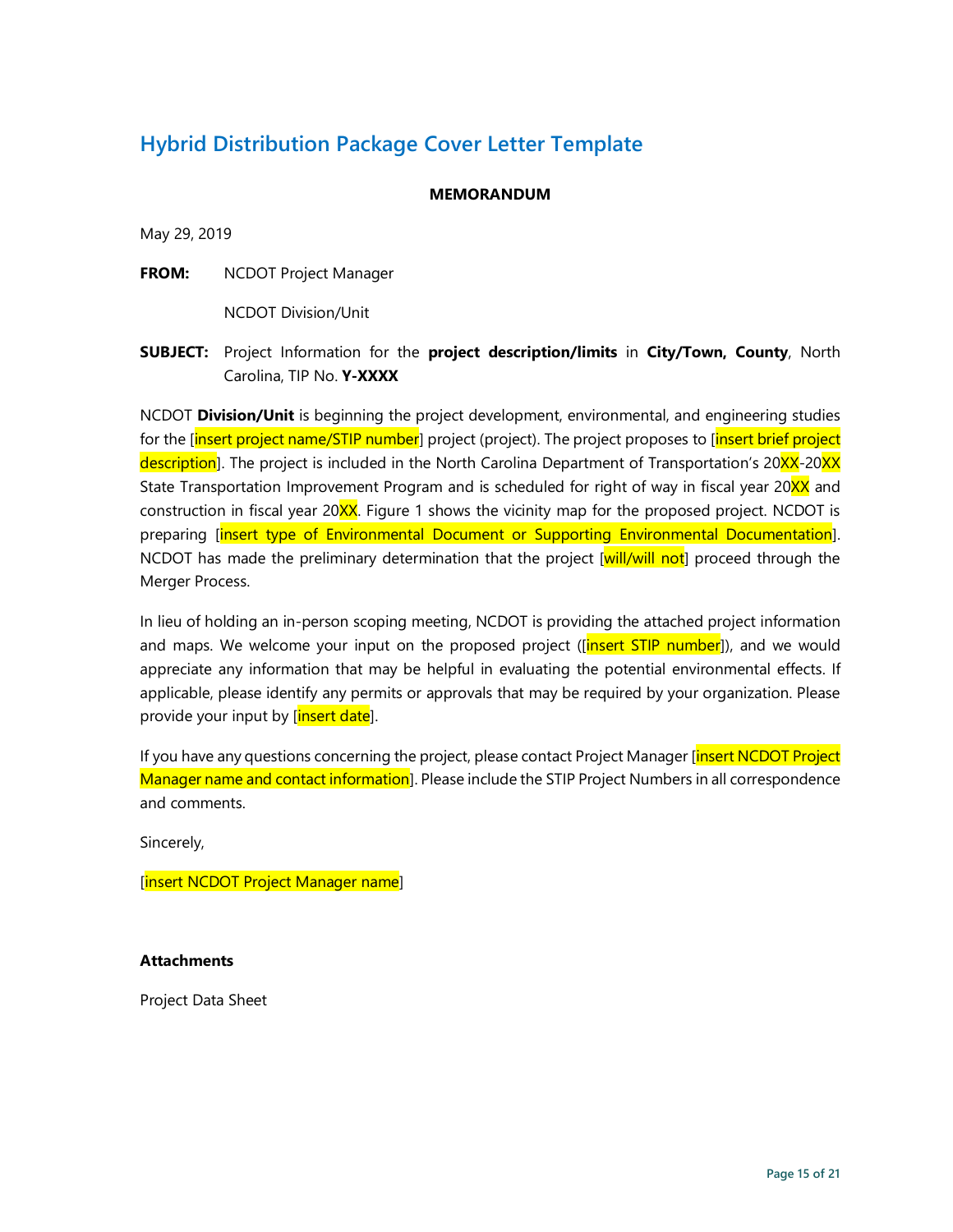# **Project Data Sheet Template**

#### **North Carolina Department of Transportation**

#### **Project Data Sheet**

| <b>Essential Project Information</b> |                                                                                                                     |  |
|--------------------------------------|---------------------------------------------------------------------------------------------------------------------|--|
| <b>STIP Project Name</b>             |                                                                                                                     |  |
| <b>STIP Number</b>                   |                                                                                                                     |  |
| County                               |                                                                                                                     |  |
| <b>NCDOT Division</b>                |                                                                                                                     |  |
| <b>ROW Date</b>                      |                                                                                                                     |  |
| <b>LET Date</b>                      |                                                                                                                     |  |
| <b>Schedule Considerations</b>       | Is the project being accelerated? Is the project tied to another project?<br>Is it design build?                    |  |
| Cost Estimates                       | Are there any cost estimates beyond those included in the STIP (i.e.,<br>those included in a feasibility study)?    |  |
| <b>Funding Type</b>                  | Is federal or state funding being used? Are there any special funding<br>considerations like grants or local funds? |  |

| <b>Proposed Project Details</b>        |                                                                                                                                                                              |  |
|----------------------------------------|------------------------------------------------------------------------------------------------------------------------------------------------------------------------------|--|
| <b>Project Description</b>             |                                                                                                                                                                              |  |
| <b>Project Limits</b>                  |                                                                                                                                                                              |  |
| <b>Typical Section</b>                 |                                                                                                                                                                              |  |
| <b>Access Control</b>                  |                                                                                                                                                                              |  |
| Design Speed                           |                                                                                                                                                                              |  |
| Right-of-Way Width                     |                                                                                                                                                                              |  |
| Physical or Engineering<br>Constraints | These may include rivers, cemeteries, geologic constraints, utilities,<br>and other concerns that could drive the alternatives and/or create<br>potential design exceptions. |  |
| <b>Other Considerations</b>            |                                                                                                                                                                              |  |
| <b>Survey Request Date</b>             |                                                                                                                                                                              |  |
| Design Plan                            |                                                                                                                                                                              |  |
| Construction<br>Recommendation         | Include relevant information from the Construction Recommendation                                                                                                            |  |
|                                        | Excel Sheet.                                                                                                                                                                 |  |
| <b>Consultant Involvement</b>          | Did the consultant begin work under a Limited Notice to Proceed? If<br>so, what is the anticipated date for Task Order 2?                                                    |  |

| <b>Project History</b>                              |                                                                               |
|-----------------------------------------------------|-------------------------------------------------------------------------------|
| <b>Planning Studies</b>                             |                                                                               |
| <b>SPOT Description</b>                             | Provide the project description from the most recent SPOT analysis.           |
| <b>Feasibility Studies</b>                          | Describe any feasibility studies that have included the project corridor.     |
| <b>Problem Statement</b>                            | Provide any previous problem statements from the CTP or Feasibility<br>Study. |
| <b>Alternatives Previously</b><br>Dismissed and Why |                                                                               |

| <b>Purpose &amp; Need</b> |                                                                                              |
|---------------------------|----------------------------------------------------------------------------------------------|
| Purpose                   | Provide the purpose of the project, if one has been identified in prior<br>planning studies. |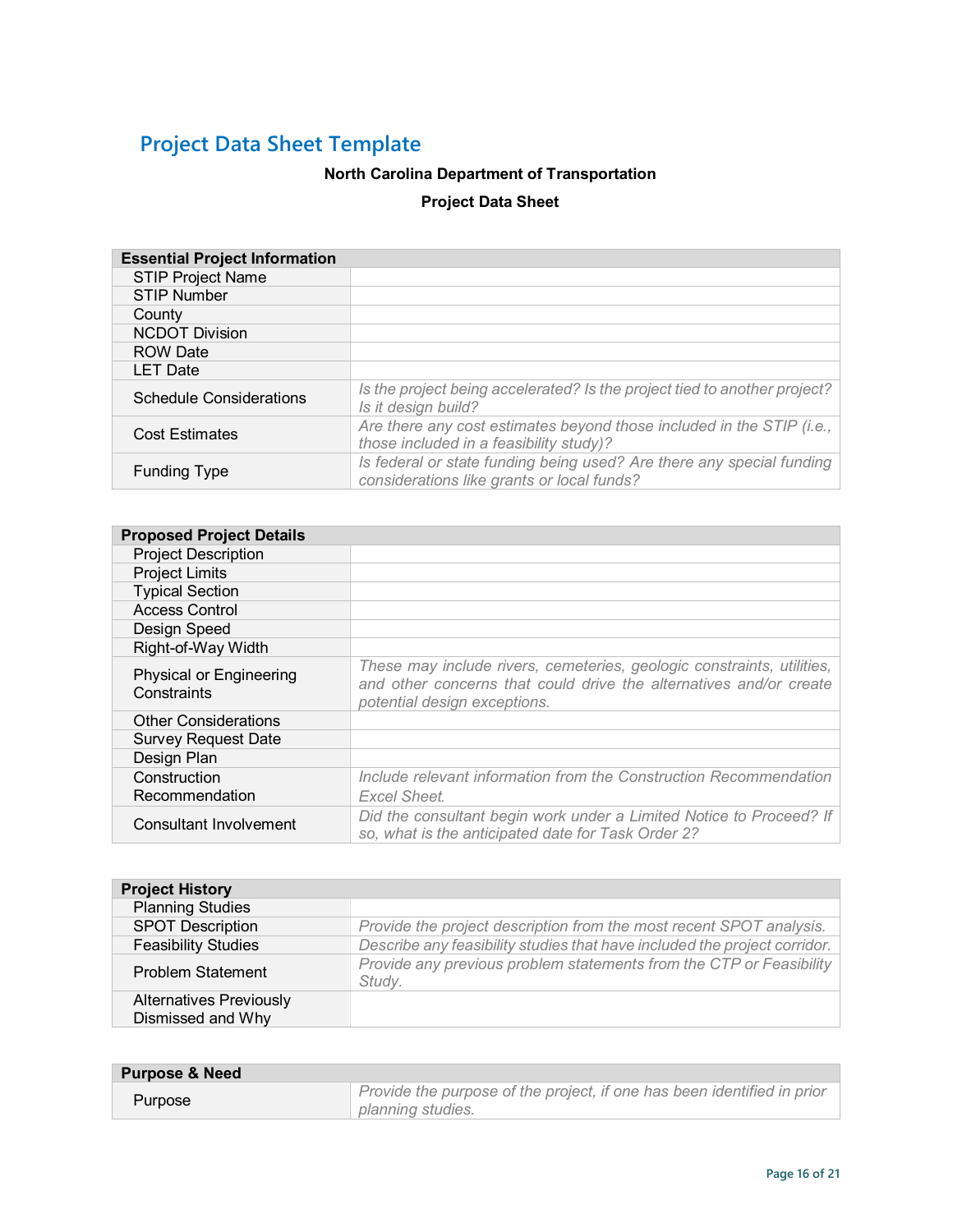| Need(s)                | Provide the need for the project, if one has been identified in prior<br>planning studies.                                                                                                                 |
|------------------------|------------------------------------------------------------------------------------------------------------------------------------------------------------------------------------------------------------|
| <b>Supporting Data</b> | Are there any studies or other documents that demonstrate the need<br>$\mid$ for the project? For example, if the project is needed because of traffic $\mid$<br>congestion, has a forecast been prepared? |

| <b>Alternatives Currently Under Consideration</b> |  |
|---------------------------------------------------|--|
| Alternative 1                                     |  |
| Alternative 2                                     |  |

| <b>Public and Agency Coordination</b> |                                                                                                                                         |
|---------------------------------------|-----------------------------------------------------------------------------------------------------------------------------------------|
| <b>Anticipated Permits</b>            | Describe potential 404 permitting and any other anticipated permits<br>(CAMA, FERC, TVA, US Coast Guard, etc.)                          |
| <b>Federal Agency Involvement</b>     | Who is the lead federal agency? Which agencies will be otherwise<br><i>involved?</i>                                                    |
| <b>Public Involvement Strategy</b>    | This is different and more inclusive than a Public Involvement Plan. A<br>public involvement strategy is dynamic and subject to change. |
| <b>Merger Screening Date</b>          | Was the project screened into Merger? What issues arose during<br>screening?                                                            |
| <b>Potential Merger Triggers</b>      |                                                                                                                                         |

| <b>Existing Conditions</b>             |  |
|----------------------------------------|--|
| <b>Functional Classification</b>       |  |
| <b>Strategic Highway Corridor</b>      |  |
| AADT                                   |  |
| <b>Access Control</b>                  |  |
| <b>Typical Section</b>                 |  |
| Right-of-Way Width                     |  |
| <b>Posted Speed</b>                    |  |
| Structures (bridges, RCBC,<br>$etc.$ ) |  |
| Railroad Involvement                   |  |
| Other Adjacent STIP Projects           |  |

| <b>Preliminary Resource Inventory Table</b>                                                  |                                                                                                          |
|----------------------------------------------------------------------------------------------|----------------------------------------------------------------------------------------------------------|
| Utilities                                                                                    |                                                                                                          |
| <b>Hazardous Materials</b>                                                                   |                                                                                                          |
| Known Potentially-Eligible<br>National Register of Historic<br><b>Places Sites/Districts</b> |                                                                                                          |
| <b>Other Cultural Resources</b>                                                              | Known archaeological resources? Tribal resources? Other potentially<br>historic properties or districts? |
| Wetlands                                                                                     |                                                                                                          |
| <b>Streams</b>                                                                               |                                                                                                          |
| <b>FEMA Floodplain Detailed</b><br><b>Study Area</b>                                         |                                                                                                          |
| <b>Water Supply Watersheds</b>                                                               |                                                                                                          |
| <b>Riparian Buffer Rules</b>                                                                 |                                                                                                          |
| <b>Active Agriculture</b>                                                                    |                                                                                                          |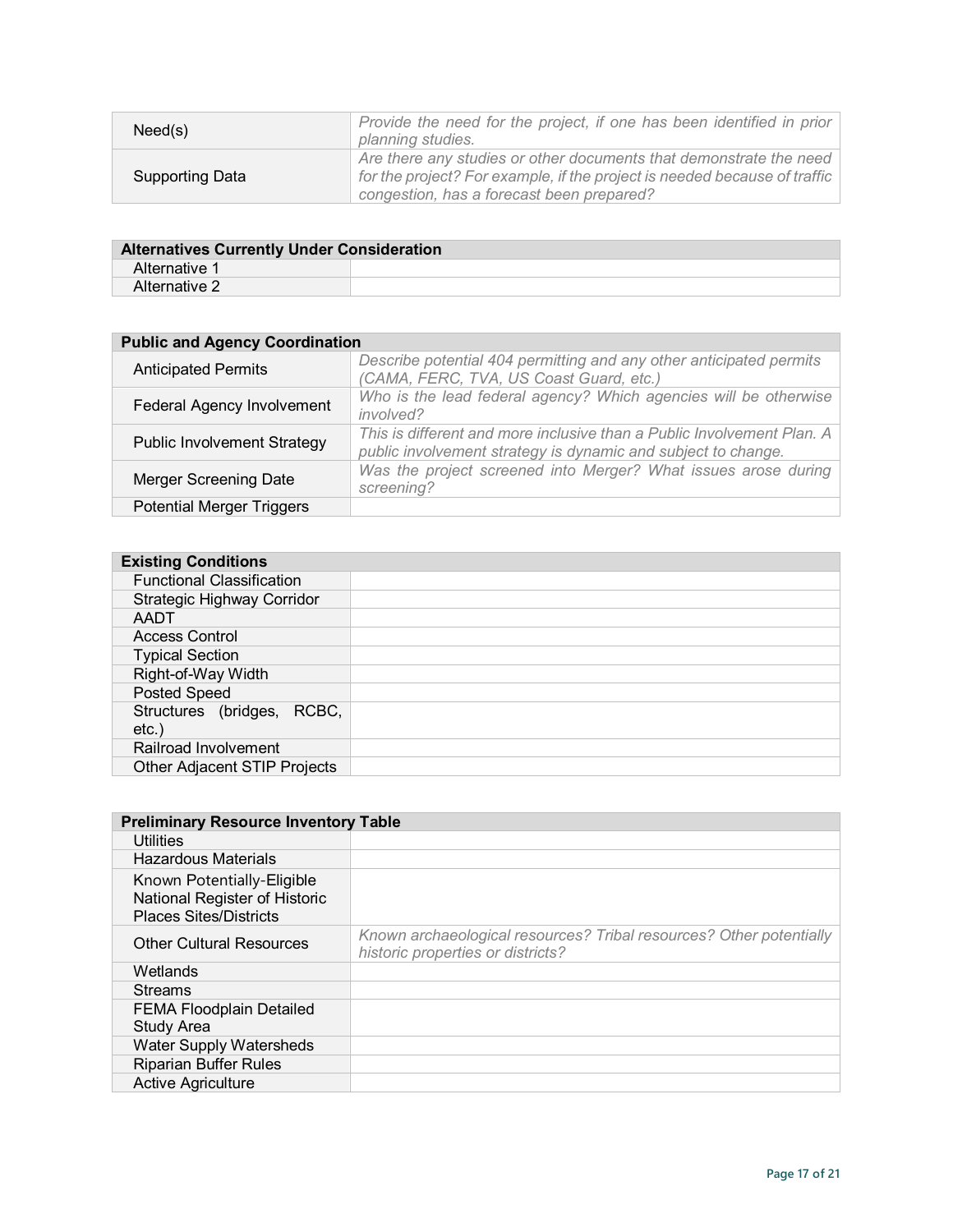| Parks, Greenways, Game<br>Lands, Section 4(f) & Section<br>6(f) Properties     |                                                                                                                   |
|--------------------------------------------------------------------------------|-------------------------------------------------------------------------------------------------------------------|
| <b>Environmental Justice</b><br><b>Populations</b>                             |                                                                                                                   |
| Other Resources (i.e., Wild<br>and Scenic Rivers, TVA,<br>Scenic Byways, etc.) | Wild and Scenic Rivers? TVA Properties? Scenic Byways? Describe<br>unique resources and what is known about them. |

| <b>Project Management Approval</b>                                                                        |  |  |
|-----------------------------------------------------------------------------------------------------------|--|--|
| The need for the proposed change is sufficient to justify the impacts to the scope, schedule, and budget. |  |  |
| <b>Project Manager</b>                                                                                    |  |  |
| Name                                                                                                      |  |  |
| Signature                                                                                                 |  |  |
| Date                                                                                                      |  |  |
| <b>Supervisor</b>                                                                                         |  |  |
| Name                                                                                                      |  |  |
| Signature                                                                                                 |  |  |
| Date                                                                                                      |  |  |

*Attach General Study Area Map and CE Screening Report Here*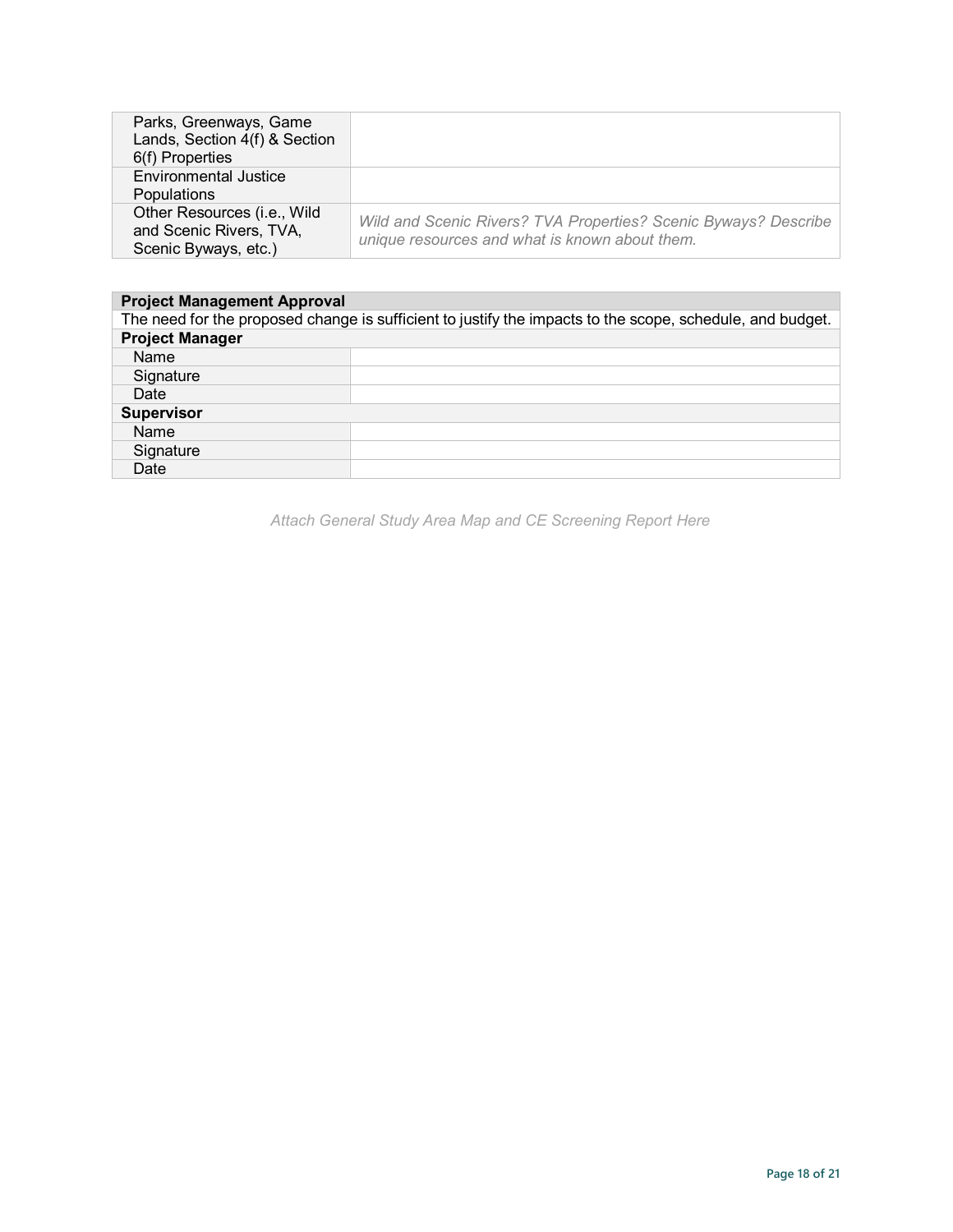# **Meeting Resources**

The following information is an outline of the general agenda topics for scoping meetings. The agenda topics essentially mirror the objectives of initial project coordination. At the end of a scoping meeting, the NCDOT Project Manager should be able to successfully address the data needs identified herein.

#### **1. Orientation to the Project Problem, its History and Context**

The purpose of this topic is to examine known information and ask questions about the problem and its origin to fully understand what the problem is, what is causing it, and the context or setting of the problem. You are essentially "telling the story" of the transportation problem and the project it is to become.

- Introduce and explain the problem. Review the problem statement. Cover information such as the existing transportation facilities and services, the nature of the transportation problem, where it occurs, why it occurs, its severity, duration, etc.
- Examine the existing data from long range planning that supports and demonstrates the transportation problem. Determine whether the data is still sound and valid. Is the problem adequately defined and supported by data? If not, what type of data would be needed to help characterize and demonstrate the problem?
- Discuss the project limits in the context of logical termini and independent utility. Establish what the physical or geographical scope of the project would be.
- Solicit questions and comments about the purpose and need of the project. Assess if there are major questions and concerns about the existence of a transportation problem.
- Provide an overview of the overall schedule, programming, and funding.

#### **2. Understand Resources in Area and Identify Issues, Constraints, Questions**

Defining the substantive issues allows for better utilization of everyone's time since it will be easy to identify when the project team is placing too much time and effort on an issue that, in the end, will not make a difference in the final decision. It also assists with meeting facilitation so that meetings are spent on the major decision-driving issues and not in long discussions on less important issues.

As part of the discussion on the orientation to the project problem (topic 1), the group should already have a sense of the overall characteristics of the project's setting and involved resources. Now it is time to give each participant an opportunity to provide input relative to specific resources or topics. It may be helpful to go around the room and allow each representative at the meeting to discuss any known or anticipated issues, past experiences, or point out where data or information gaps exist. After this part of the meeting, engage the representatives that have not offered any information or comments. Silence should not be taken as an indication that there are no issues or concerns.

Results of this part of the meeting will feed into determining the next steps and actions for the project. Topics to cover include:

• Pedestrian traffic and facilities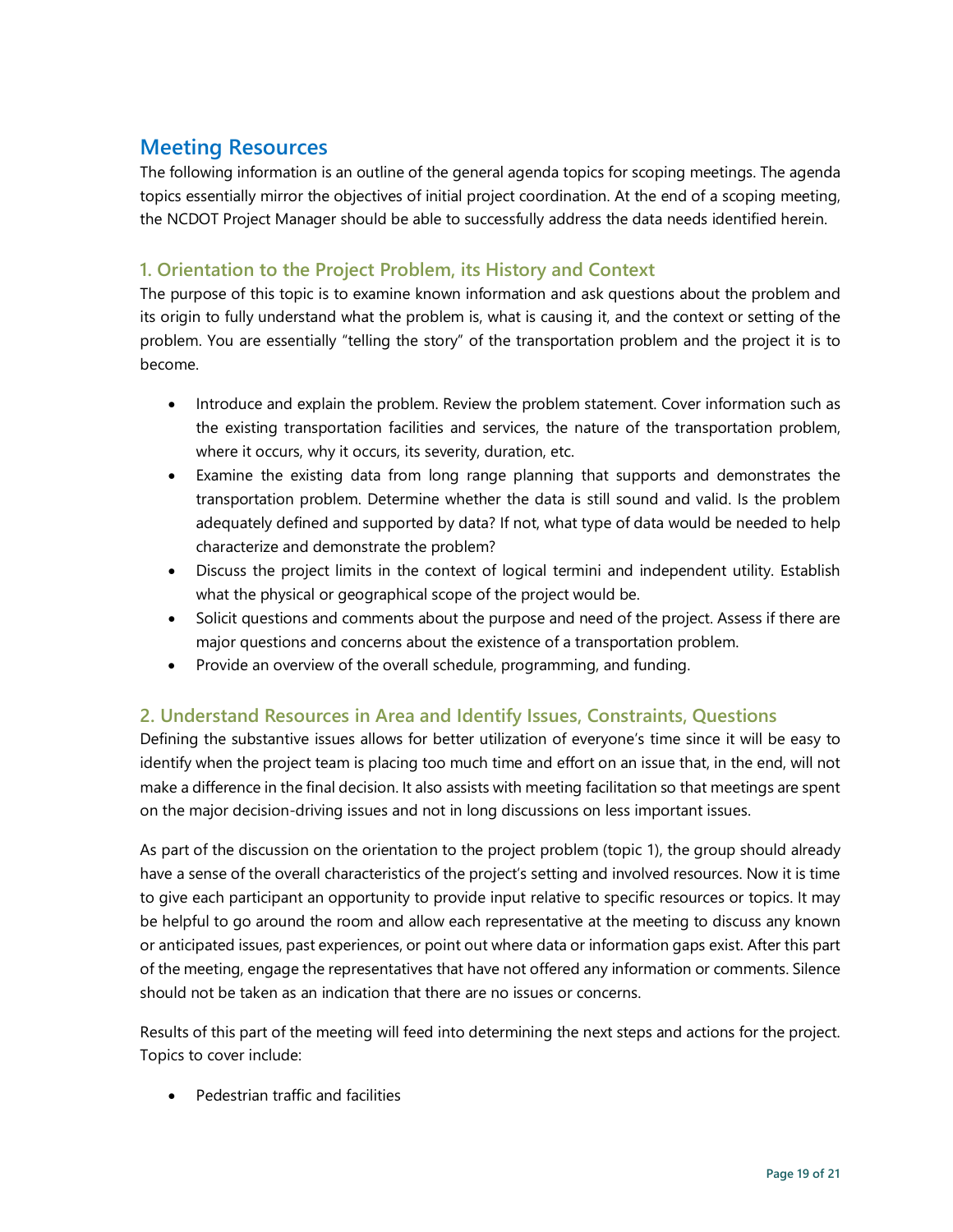- Known natural and human resources in the area
- Known GeoEnvironmental issues and Geotechnical issues
- Projects planned or underway in proximity of the project
- Status and condition of existing structures (if applicable)
- Potential engineering design constraints
- Potential issues or concerns with constructability, traffic management, detours
- Potential railroad involvement
- Key people or groups that should be involved in the project development process
- Public involvement: what should be conducted and timeframes?
- Class of action or documentation (EIS, EA, etc.)? Federal or state?

#### **3. Discuss Ideas for Potential Solutions**

Once there is a clear understanding of the problem and the constraints and issues have been identified based on existing data, start looking at potential solutions. Start with the alternatives scenario analysis from long-range planning and/or the feasibility study for the project if they are available and proceed from there. Reviewing these reports will also give the team a feel for the depth of analysis already performed in the study. Topics to cover include:

- The solutions that have already been tried. Knowing this information and documenting it demonstrates to the resource agencies that we have worked to use inexpensive, low-impact solutions, but they are no longer adequate.
- The solutions that were analyzed during the long-range planning process or feasibility study that are not recommended and why they were not recommended.
- The Long Rang Plan recommended alternative and why it was recommended.
- Any other potential solutions that have not been suggested.
- Identify the criteria that will be important to use to evaluate the alternatives as the project progresses.
- Identify if any additional data (e.g. traffic-related, resource specific, etc.) may be needed to help evaluate potential alternatives and/or assist with future design work. You need to understand what exactly is needed, how you would use it, and how it would help make project decisions before deciding to collect the data.

#### **4. Plan the Project's Approach and Next Steps**

Once there is a clear understanding of the project, the results of discussions and meetings can be used to define or refine the project schedule, the immediate next steps and actions, and the overall approach or strategy for the project. Topics to cover include:

- Discuss the overall project schedule. As the next steps are determined, consider how the timeline for those actions affect or fit into the overall project schedule.
- Identify the key issues and determinations that have resulted from the meeting and lay out the next steps. Finalize the next steps for each of the units with due dates.
- Identify any threats or challenges to meeting the project schedule. How should they be addressed?